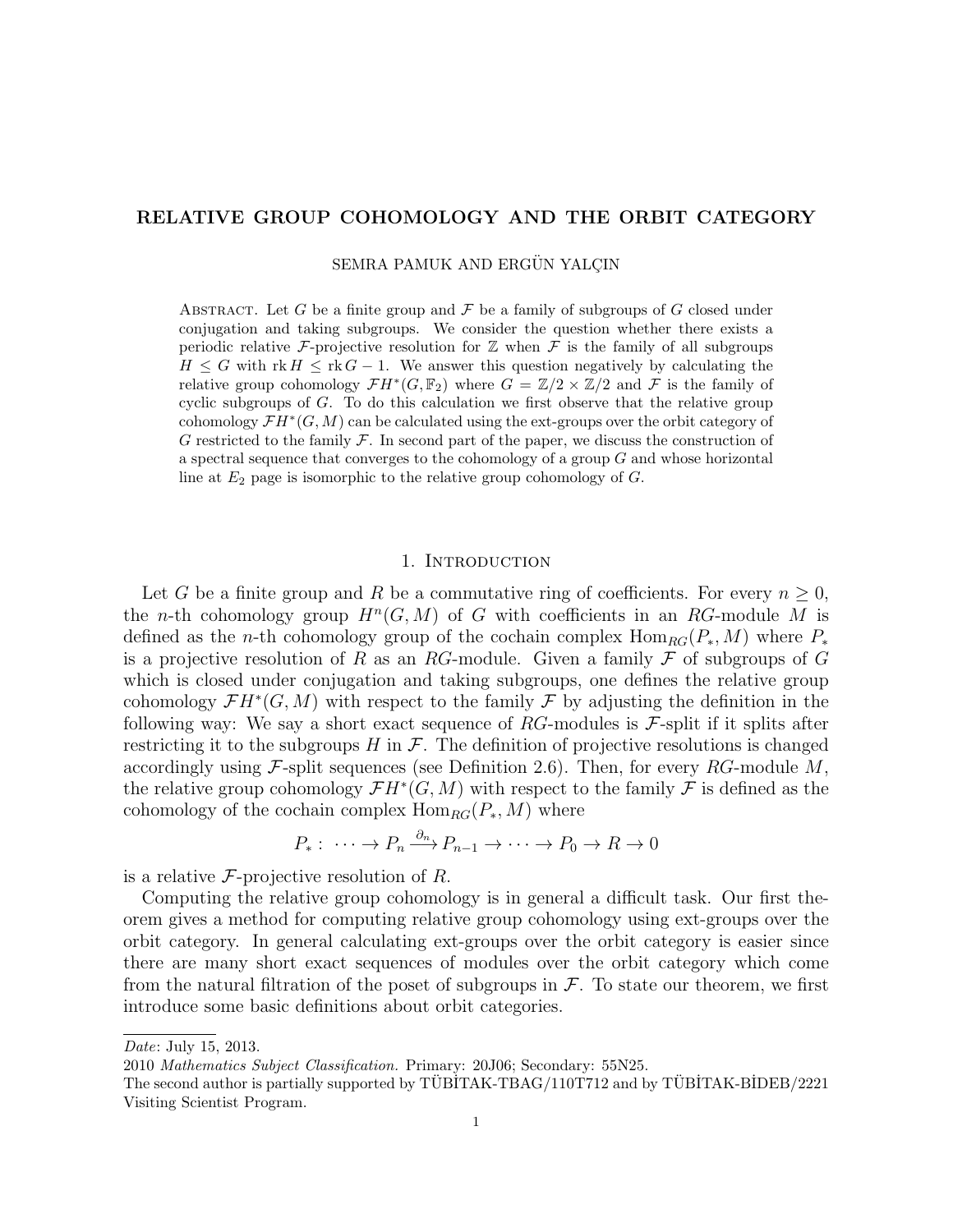The orbit category  $\Gamma = \text{Or}_{\mathcal{F}} G$  of the group G with respect to the family F is defined as the category whose objects are orbits of the form  $G/H$  where  $H \in \mathcal{F}$  and whose morphisms from  $G/H$  to  $G/K$  are given by G-maps from  $G/H$  to  $G/K$ . An RT-module is defined as a contravariant functor from  $\Gamma$  to the category of R-modules. We often denote the R-module  $M(G/H)$  simply by  $M(H)$  and call  $M(H)$  the value of M at  $H \in \mathcal{F}$ . The maps  $M(H) \to M(K)$  between two subgroups H and K can be expressed as compositions of conjugations and restriction maps. The category of  $RT$ -modules has enough projectives and injectives, so one can define ext-groups for a pair of RΓ-modules in the usual way.

There are two RΓ-modules which have some special importance for us. The first one is the constant functor R which has the value R at H for every  $H \in \mathcal{F}$  and the identity map as maps between them. The second module that we are interested in is the module  $M<sup>?</sup>$ which is defined for any RG-module M as the RT-module that takes the value  $M^H$  at every  $H \in \mathcal{F}$  with the usual restriction and conjugation maps coming from the restriction and conjugation of invariant subspaces. Our main computational tool is the following:

**Theorem 1.1.** Let G be a finite group and  $\mathcal F$  be a family of subgroups of G closed under conjugation and taking subgroups. Then, for every RG-module M,

$$
\mathcal{F}H^*(G, M) \cong \text{Ext}_{R\Gamma}^*(\underline{R}, M^?).
$$

This theorem allows us to do some computations which have some importance for the construction of finite group actions on spheres. One of the ideas for constructing group actions on spheres is to construct chain complexes of finitely generated permutation modules of certain isotropy type and then find a G-CW-complex which realizes this permutation complex as its chain complex. One of the questions that was raised in this process is the following: Given a finite group G with rank r, if we take  $\mathcal F$  as the family of all subgroups H of G with rk  $H \leq r-1$ , then does there exist an F-split sequence of finitely generated permutation modules  $\mathbb{Z}X_i$  with isotropy in F such that

$$
0 \to \mathbb{Z} \to \mathbb{Z}X_n \to \cdots \to \mathbb{Z}X_2 \to \mathbb{Z}X_1 \to \mathbb{Z}X_0 \to \mathbb{Z} \to 0
$$

is exact? We answer this question negatively by calculating the relative group cohomology of the Klein four group relative to its cyclic subgroups. Note that if there were an exact sequence as above, then by splicing it with itself infinitely many times we could obtain a relative  $\mathcal{F}\text{-projective resolution}$  and as a consequence the relative group cohomology  $\mathcal{F}H^{*}(G,\mathbb{F}_{2})$  would be periodic. We prove that this is not the case.

**Theorem 1.2.** Let  $G = \mathbb{Z}/2 \times \mathbb{Z}/2$  and  $\mathcal F$  be the family of all cyclic subgroups of  $G$ . Then,  $\mathcal{F}H^*(G,\mathbb{F}_2)$  is not periodic.

The proof of this theorem is given by computing the dimensions of  $\mathcal{F}H^{i}(G,\mathbb{F}_2)$  for all i and showing that the dimensions grow by the sequence  $(1, 0, 1, 3, 5, 7, \ldots)$ . In the computation, we use Theorem 1.1 and some short exact sequences coming from the poset of subgroups of  $G$ .

In the rest of the paper, we discuss the connections between relative group cohomology and higher limits. Given two families  $\mathcal{U} \subseteq \mathcal{V}$  of subgroups of G, the inverse limit functor

$$
\lim_{\leftarrow} \mathcal{V}_\mathcal{U} : R\Gamma_\mathcal{U} \to R\Gamma_\mathcal{V},
$$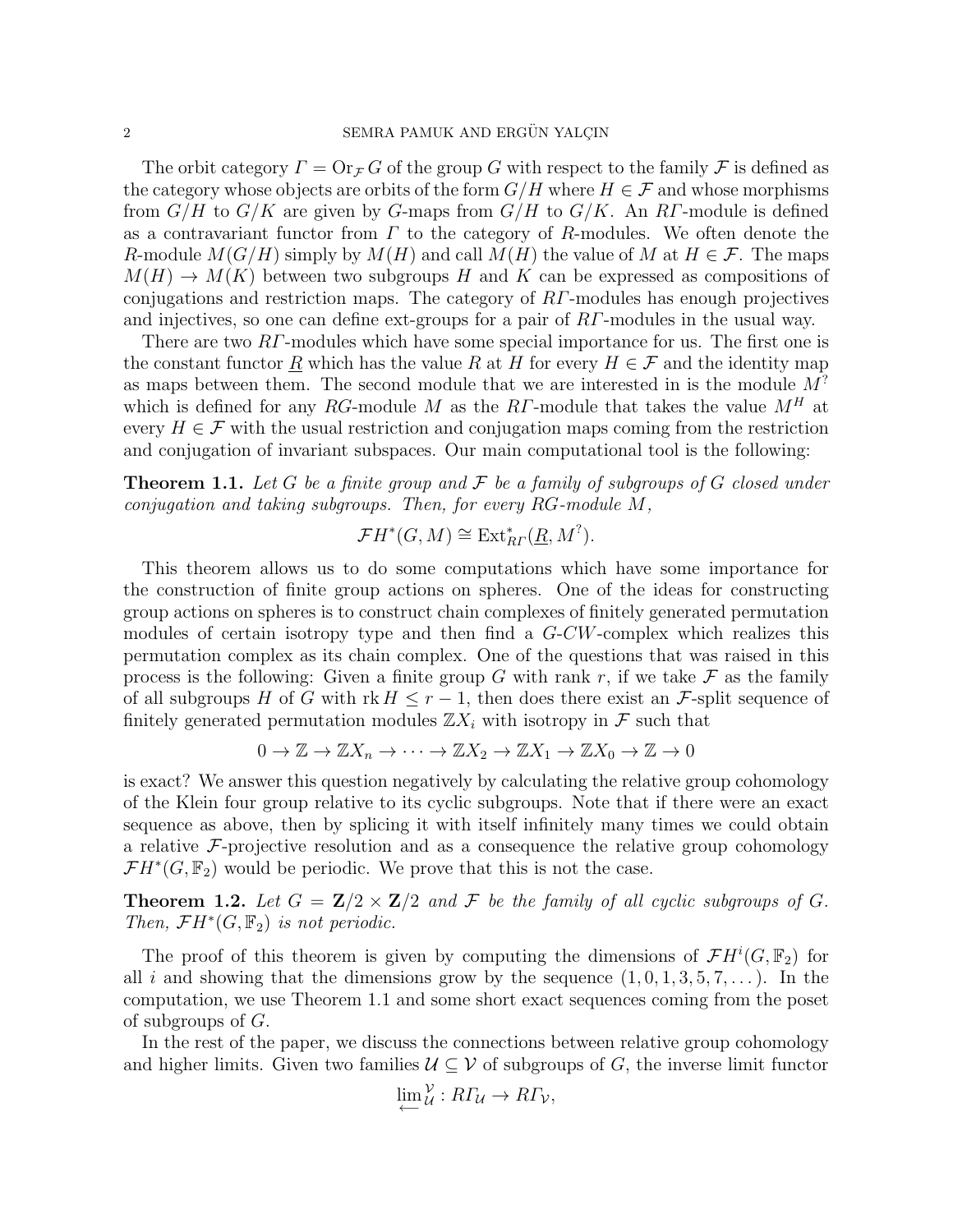where  $\Gamma_{\mathcal{U}} = \mathop{\rm Or}\nolimits_{\mathcal{U}} G$  and  $\Gamma_{\mathcal{V}} = \mathop{\rm Or}\nolimits_{\mathcal{V}} G$ , is defined as the functor which is right adjoint to the restriction functor (see Definition 5.2 and Proposition 5.4). The limit functor is left exact, so the *n*-th higher limit  $(\lim_{\mathcal{U}}^{\mathcal{V}})^n$  is defined as the *n*-th right derived functor of the limit functor. Compositions of limit functors satisfy the identity

$$
\lim_{\mathcal{U}}^{\mathcal{W}} = \lim_{\mathcal{V}}^{\mathcal{W}} \circ \lim_{\mathcal{U}}^{\mathcal{V}}.
$$

So there is a Grothendieck spectral sequence for the right derived functors of the limit functor. A special case of this spectral sequence gives a spectral sequence that converges to the cohomology of a group and whose horizontal line is isomorphic to the relative group cohomology.

**Theorem 1.3** (Theorem 6.1, [9]). Let G be a finite group and R be a commutative coefficient ring. Let  $\Gamma = \text{Or}_{\mathcal{F}} G$  where F is a family of subgroups of G closed under conjugation and taking subgroups. Then, for every  $RG$ -module  $M$ , there is a first quadrant spectral sequence

$$
E_2^{p,q} = \text{Ext}_{R}^p(\underline{R}, H^q(?, M)) \Rightarrow H^{p+q}(G, M).
$$

In particular, on the horizontal line, we have  $E_2^{p,0}$  $_{2}^{p,0}\cong \mathcal{F}H^{p}(G,M).$ 

This is a special case of a spectral sequence constructed by Martínez-Pérez [9] and it is stated as a theorem (Theorem 6.1) in [9]. There is also a version of this sequence for infinite groups constructed by Kropholler [7] using a different approach. In Section 6, we discuss the edge homomorphisms of this spectral sequence and the importance of this spectral sequence for approaching the questions related to the essential cohomology of finite groups. We also discuss how this spectral sequence behaves in the case where  $G = \mathbb{Z}/2 \times \mathbb{Z}/2$  and F is the family of cyclic subgroups of G.

The paper is organized as follows: In Section 2, we review the concepts of  $\mathcal{F}$ -split sequences and relative projectivity of an RG-module with respect to a family of subgroups F and define relative group cohomology  $\mathcal{F}H^*(G,M)$ . In Section 3, orbit category and ext-groups over the orbit category are defined and Theorem 1.1 is proved. Then in Section 4, we perform some computations with the ext-groups over the orbit category and prove Theorem 1.2. In Sections 5 and 6, we introduce the higher limits and construct the spectral sequence stated in Theorem 1.3.

# 2. Relative group cohomology

Let G be a finite group, R be a commutative ring of coefficients, and M be a finitely generated RG-module. In this section we introduce the definition of relative group cohomology  $\mathcal{F}H^*(G,M)$  with respect to a family of subgroups  $\mathcal{F}$ . When we say  $\mathcal{F}$  is a family of subgroups of G, we always mean that  $\mathcal F$  is closed under conjugation and taking subgroups, i.e., if  $H \in \mathcal{F}$  and  $K \leq G$  such that  $K^g \leq H$ , then  $K \in \mathcal{F}$ .

**Definition 2.1.** A short exact sequence  $\mathcal{E}: 0 \to A \to B \to C \to 0$  of RG-modules is called F-split if for every  $H \in \mathcal{F}$ , the restriction of  $\mathcal E$  to H splits as an extension of RH-modules.

For a  $G$ -set  $X$ , there is a notion of  $X$ -split sequence defined as follows: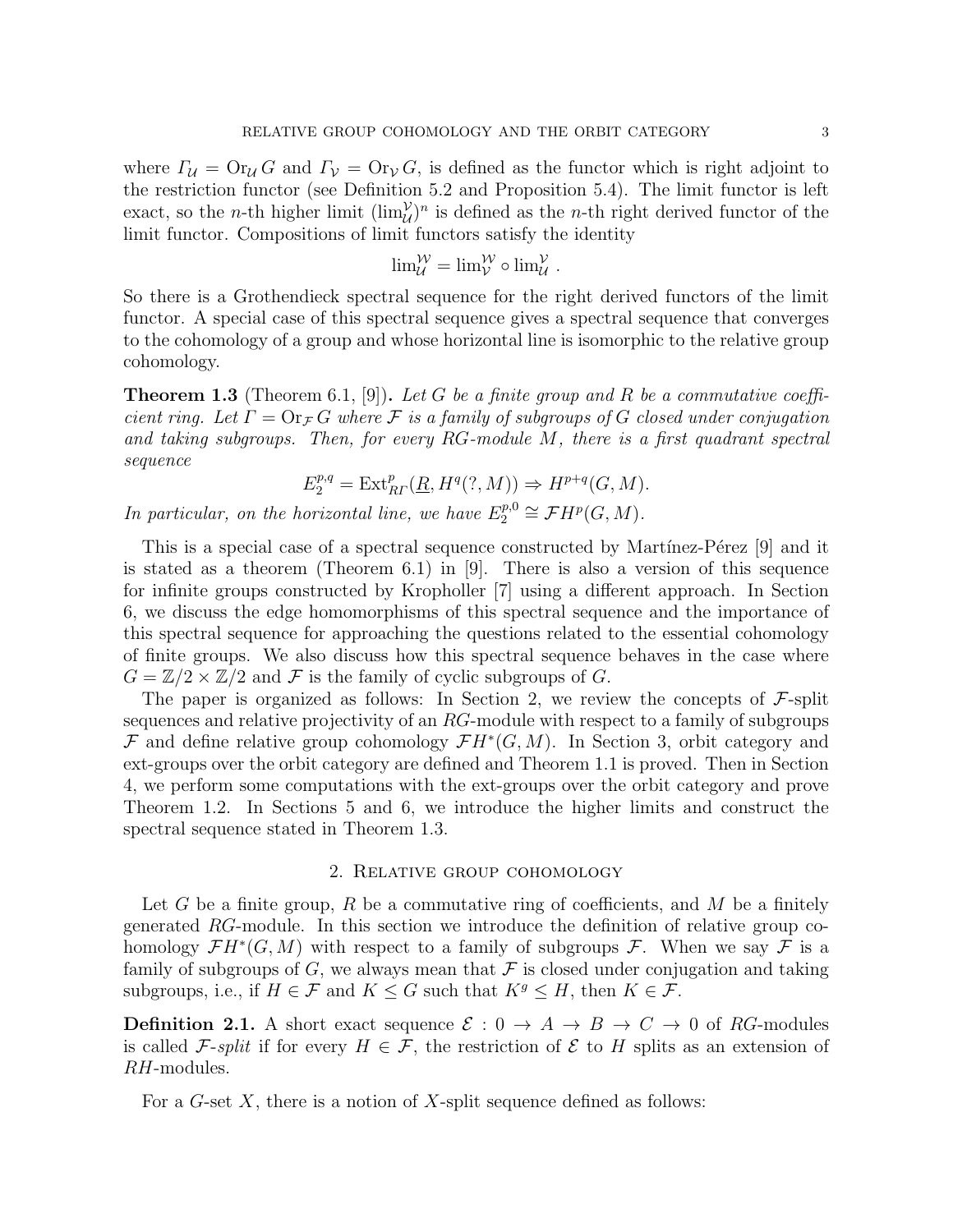**Definition 2.2.** Let X be a G-set and let  $RX$  denote the permutation module with the basis given by X. Then, a short exact sequence  $0 \to A \to B \to C \to 0$  of RG-modules is called X-split if the sequence

$$
0 \to A \otimes_R RX \to B \otimes_R RX \to C \otimes_R RX \to 0
$$

splits as a sequence of RG-modules.

These two notions are connected in the following way:

**Proposition 2.3** (Lemma 2.6, [11]). Let G be a finite group and F be a family of subgroups of G. Let X be a G-set such that  $X^H \neq \emptyset$  if and only if  $H \in \mathcal{F}$ . Then, a sequence  $0 \to A \to B \to C \to 0$  of RG-modules is F-split if and only if it is X-split.

*Proof.* We first show that given a short exact sequence  $0 \to A \stackrel{i}{\longrightarrow} B \stackrel{\pi}{\longrightarrow} C \to 0$  of RGmodules, its restriction to  $H \leq G$  splits as a sequence of RH-modules if and only if the sequence

(1) 
$$
0 \longrightarrow A \otimes_R R[G/H] \xrightarrow{i \otimes id} B \otimes_R R[G/H] \xrightarrow{\pi \otimes id} C \otimes_R R[G/H] \longrightarrow 0
$$

splits as a sequence of RG-modules. Since  $A \otimes_R R[G/H] \cong \text{Ind}_{H}^{G} \text{Res}_{H}^{G} A$ , the "only if" direction is clear. For the "if" direction assume that the sequence  $(1)$  splits. Let s be a splitting for  $\pi \otimes id$ . Then consider the following diagram

$$
B \xrightarrow{\pi} C
$$
  
\n
$$
\downarrow id \otimes \varepsilon \qquad \qquad id \otimes \varepsilon \qquad \qquad id \otimes \varepsilon \qquad \qquad \downarrow \eta
$$
  
\n
$$
B \otimes_R R[G/H] \xrightarrow{\epsilon} S
$$
  
\n
$$
C \otimes_R R[G/H]
$$

where  $\varepsilon$  is the augmentation map  $\varepsilon : R[G/H] \to R$  which takes  $qH$  to  $1 \in R$  for all  $q \in G$ and  $\eta$  is the map defined by  $\eta(c) = c \otimes H$ . Define  $\hat{s}: C \to B$  to be the composition  $(id \otimes \varepsilon) s\eta$ . Then we have

$$
\pi \hat{s} = \pi (\mathrm{id} \otimes \varepsilon) s\eta = (\mathrm{id} \otimes \varepsilon)(\pi \otimes \mathrm{id})s\eta = (\mathrm{id} \otimes \varepsilon)\eta = \mathrm{id}.
$$

Since  $\eta$  is an H-map, the splitting  $\hat{s}$  is also an H-map. Thus, the short exact sequence  $0 \to A \to B \to C \to 0$  splits when it is restricted to H.

Now, the general case follows easily since  $RX \cong \bigoplus_{i \in I} R[G/H_i]$  for a set of subgroups  $H_i \in \mathcal{F}$  satisfying the following condition: if  $H \in \mathcal{F}$ , then  $H^g \leq H_i$  for some  $g \in G$  and  $i \in I$ .

Now, we define the concept of relative projectivity.

**Definition 2.4.** An RG-module P is called  $\mathcal{F}\text{-projective if for every } \mathcal{F}\text{-split sequence of }$ RG-modules  $0 \to A \to B \to C \to 0$  and an RG-module map  $\alpha : P \to C$ , there is an RG-module map  $\beta$ :  $P \to B$  such that the following diagram commutes

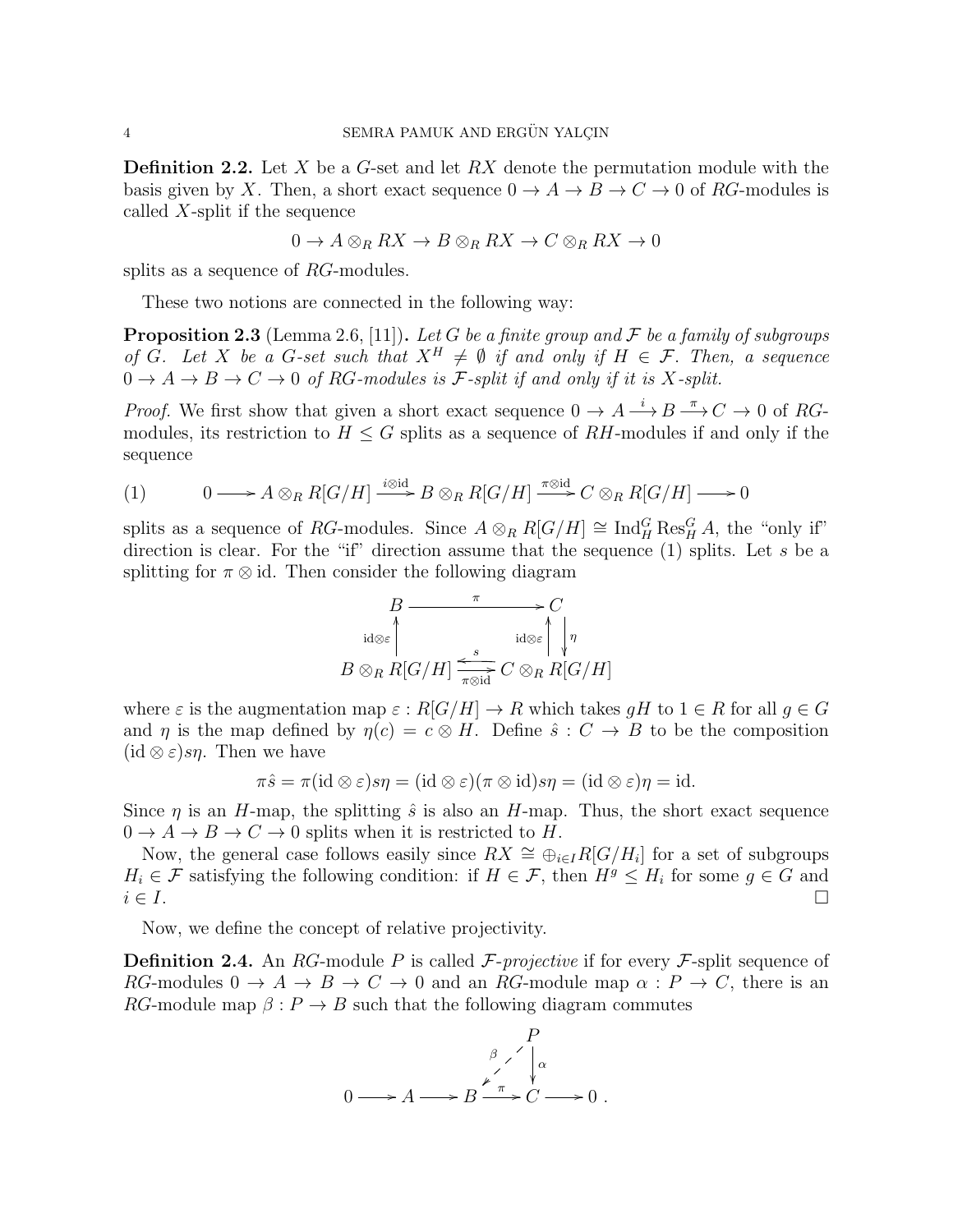Given a G-set X, we say X is F-free if for every x in X the isotropy subgroup  $G_x$  belongs to F. An RG-module F is called an  $\mathcal{F}$ -free module if it is isomorphic to a permutation module RX where X is an  $\mathcal{F}\text{-free }G\text{-set}$ . Note that an  $\mathcal{F}\text{-free }RG\text{-module}$  is isomorphic to a direct sum of the form  $\bigoplus_i R[G/H_i]$  where  $H_i \in \mathcal{F}$  for all i.

**Proposition 2.5.** An RG-module M is F-projective if and only if it is a direct summand of an RG-module of the form  $N \otimes_R R X$  where RX is an F-free module and N is an RG-module.

*Proof.* Let X be a G-set with the the property that  $X^H \neq \emptyset$  if and only if  $H \in \mathcal{F}$ . Then the sequence  $0 \to \ker \varepsilon \longrightarrow RX \stackrel{\varepsilon}{\longrightarrow} R \stackrel{\cdot}{\longrightarrow} 0$  where  $\varepsilon(\sum a_x x) = \sum a_x$  is an F-split sequence since its restriction to any subgroup  $H \in \mathcal{F}$  splits. Tensoring this sequence with M, we get an  $\mathcal{F}$ -split sequence

$$
0 \to M \otimes_R \ker \varepsilon \to M \otimes_R RX \to M \to 0.
$$

If M is  $\mathcal F$ -projective, then this sequence splits and hence M is a direct summand of  $M \otimes_R RX$ . For the converse, it is enough to show that an RG-module of the form  $N \otimes_R RX$  is projective. If  $RX = \bigoplus_i R[G/H_i]$ , then

$$
N \otimes_R RX \cong \oplus_i \operatorname{Ind}_{H_i}^G \operatorname{Res}_{H_i}^G N.
$$

So, we need to show that for every  $H \in \mathcal{F}$ , an RG-module of the form  $\text{Ind}_{H_i}^G \text{Res}_{H_i}^G N$  is  $\mathcal{F}$ -projective. This follows from Frobenious reciprocity (see [11, Corollary 2.4] for more details).

Note that in the argument above, we have seen that for every  $RG$ -module  $M$ , there is an F-split surjective map  $M \otimes_R RX \to M$  where  $M \otimes_R RX$  is an F-projective module. Inductively taking such maps, we obtain a projective resolution of M formed by  $\mathcal{F}$ projective modules. Note that each short exact sequence appearing in the construction is  $\mathcal{F}$ -split. The resolutions that satisfy this property are given a special name.

**Definition 2.6.** Let M be an RG-module. A relative F-projective resolution  $P_*$  of M is an exact sequence of the from

$$
\cdots \to P_n \xrightarrow{\partial_n} P_{n-1} \to \cdots \to P_2 \xrightarrow{\partial_2} P_1 \xrightarrow{\partial_1} P_0 \xrightarrow{\partial_0} M \to 0
$$

where for each  $n \geq 0$ , the RG-module  $P_n$  is F-projective and the short exact sequences

$$
0 \to \ker \partial_n \to P_n \to \mathrm{im}\, \partial_n \to 0
$$

are F-split.

In [11, Lemma 2.7], it is shown that there is a version of Schanuel's lemma for  $\mathcal{F}$ -split sequences. This follows from the fact that the class of  $\mathcal{F}\text{-}split$  exact sequences is proper. Note that the concept of relative projective resolution is the same as proper projective resolutions for the class of  $\mathcal{F}\text{-split}$  exact sequences. Thus, we have the following:

**Proposition 2.7.** Let M be an RG-module. Then, any two relative  $\mathcal{F}\text{-projective resolution}$ tions of M are chain homotopy equivalent.

We can now define the relative cohomology of a group as follows: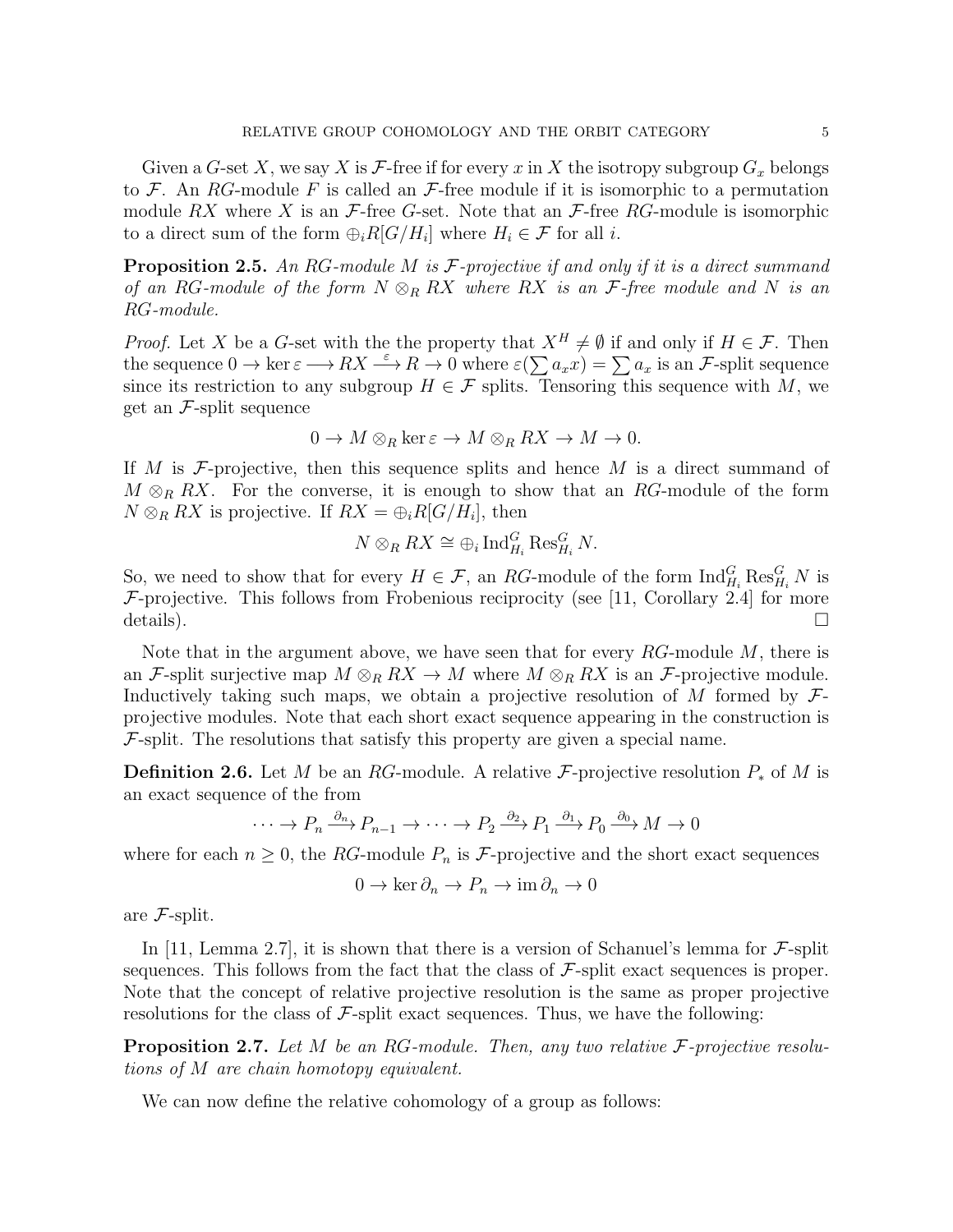**Definition 2.8.** Let G be a finite group and F be a family of subgroups of G. For every RG-module M and for each  $n \geq 0$ , the n-th relative cohomology of G is defined as the cohomology group

$$
\mathcal{F}H^n(G,M) := H^n(\operatorname{Hom}_{RG}(P_*,M)
$$

where  $P_*$  is a relative F-projective resolution of R.

If  $\mathcal F$  is a collection of subgroups of G which is not necessarily closed under conjugation and taking subgroups, we can still define cohomology relative to this family in the following way. Let  $\overline{\mathcal{F}}$  be a family defined by

$$
\overline{\mathcal{F}} = \{ K \le G \mid K^g \le H \text{ for some } g \in G \text{ and } H \in \mathcal{F} \}.
$$

We call  $\overline{\mathcal{F}}$  the subgroup closure of  $\mathcal{F}$ . Then, relative cohomology with respect to  $\mathcal{F}$  is defined in the following way:

**Definition 2.9.** Let G be a finite group and F be a collection of subgroups of G. For a RG-module M, the relative cohomology of G with respect to  $\mathcal F$  is defined by

$$
\mathcal{F}H^n(G,M):=\overline{\mathcal{F}}H^n(G,M)
$$

where  $\overline{\mathcal{F}}$  is the subgroup closure of  $\mathcal{F}$ .

This definition makes sense since a short exact sequence is F-split if and only if it is  $\overline{\mathcal{F}}$ split. So, the corresponding proper categories are equivalent. Note that when  $\mathcal{F} = \{H\}$ , the definition above coincides with the definition of cohomology of a group relative to a subgroup  $H$  (see [1, Section 3.9]). For a more general discussion of relative homological algebra, we refer the reader to [4].

## 3. Ext-groups over the orbit category

Let G be a finite group and  $\mathcal F$  be a family of subgroups of G. As before, we assume that F is closed under conjugation and taking subgroups. The orbit category  $O(r_f(G))$ of G relative to F is defined as the category whose objects are orbits of the form  $G/H$ with  $H \in \mathcal{F}$  and whose morphisms from  $G/H$  to  $G/K$  are given by set of G-maps  $G/H \to G/K$ . We denote the orbit category  $\text{Or}_{\mathcal{F}} G$  by  $\Gamma$  to simplify the notation. In fact, for almost everything about orbit categories we follow the notation and terminology in [8].

Let R be a commutative ring. An RΓ-module is a contravariant functor from  $\Gamma$  to the category of R-modules. An  $RT$ -module M is sometimes called a coefficient system and used in the definition of Bredon cohomology as coefficients (see [2]). Since an  $RT$ -module is a functor onto an abelian category, the category of RΓ-modules is an abelian category and the usual tools for doing homological algebra are available. In particular, a sequence  $M' \longrightarrow M \longrightarrow M''$  of RF-modules is exact if and only if

$$
M'(H) \longrightarrow M(H) \longrightarrow M''(H)
$$

is an exact sequence of R-modules for every  $H \in \mathcal{F}$ . The notions of submodule, quotient module, kernel, image, and cokernel are defined objectwise. The direct sum of RΓmodules is given by taking the usual direct sum objectwise. The Hom functor has the following description.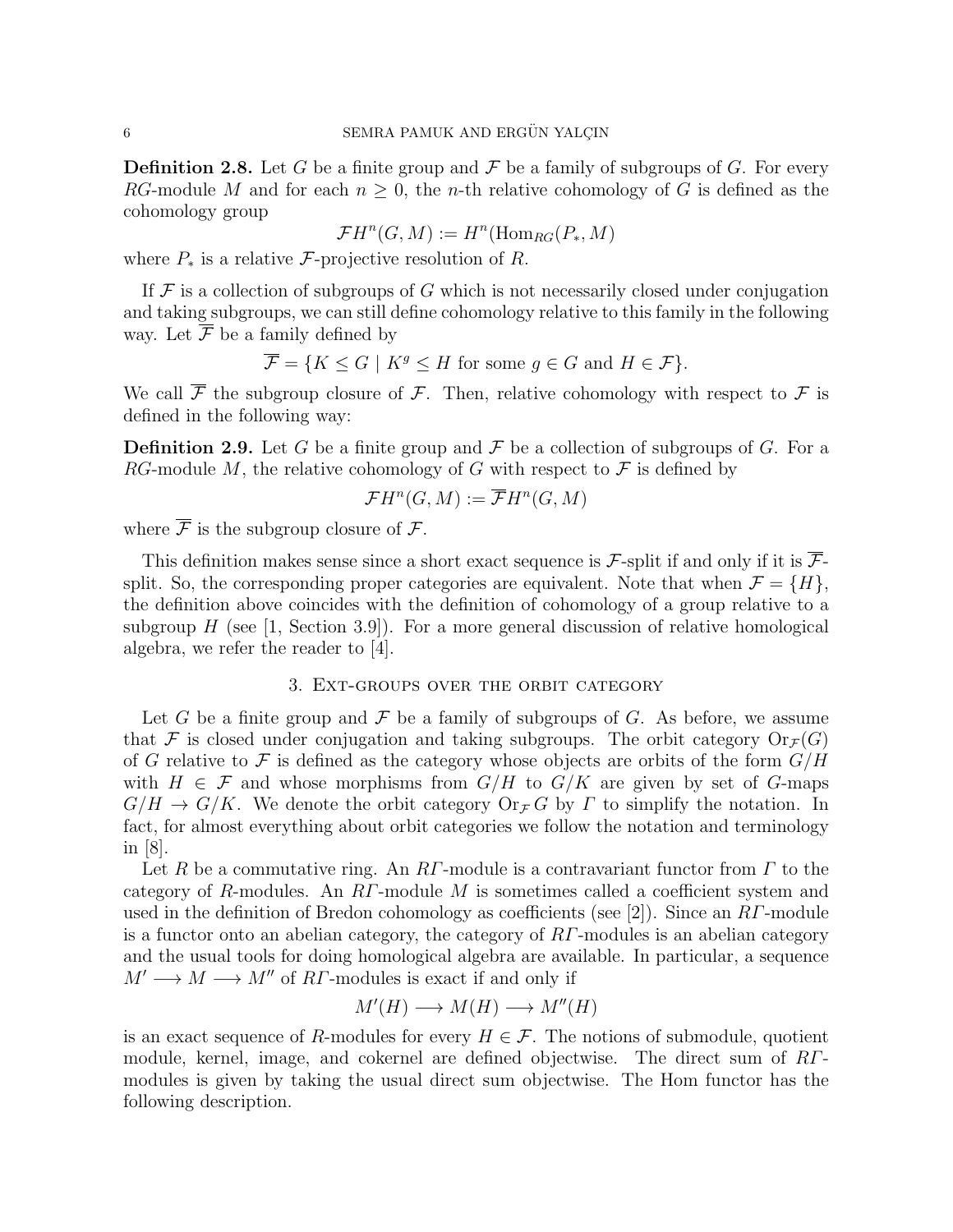**Definition 3.1.** Let  $M, N$  be  $R\Gamma$ -modules. Then,

$$
\operatorname{Hom}_{\mathbb{R}\Gamma}(M,N) \subseteq \bigoplus_{H \in \mathcal{F}} \operatorname{Hom}_{\mathbb{R}}(M(H), N(H))
$$

is the R-submodule of morphisms  $f_H : M(H) \to N(H)$  satisfying the relation  $f_K \circ M(\varphi) =$  $N(\varphi) \circ f_H$  for every morphism  $\varphi : G/K \longrightarrow G/H$ .

Recall that by the usual definition of projective modules, an RΓ-module P is projective if and only if the functor  $\text{Hom}_{RT}(P, -)$  is exact.

**Lemma 3.2.** For each  $K \in \mathcal{F}$ , let  $P_K$  denote the RΓ-module defined by

$$
P_K(G/H) = R \operatorname{Mor}(G/H, G/K)
$$

where  $R\operatorname{Mor}(G/H, G/K)$  is the free abelian group on the set  $\operatorname{Mor}(G/H, G/K)$  of all morphisms  $G/H \to G/K$ . Then,  $P_K$  is a projective RΓ-module.

*Proof.* It is easy to see that for each RΓ-module M, we have  $\text{Hom}_{RT}(P_K, M) \cong M(K)$ . Since the exactness is defined objectwise, this means the functor  $\text{Hom}_{RT}(P_K, -)$  is exact. Hence we can conclude that  $P_K$  is projective.

The projective module  $P_K$  is also denoted by  $R[G/K^2]$  since  $P_K(G/H) \cong R[(G/K)^H]$ . One often calls  $R[G/K^2]$  a free RΓ-module since all the projective RΓ-modules are summands of some direct sum of modules of the form  $R[G/K^2]$ .

For an  $RT$ -module M, there exists a surjective map

$$
P = \bigoplus_{H \in \mathcal{F}} (\bigoplus_{m \in B_H} P_H) \to M
$$

where  $B_H$  is a set of generators for  $M(H)$  as an  $R[N_G(H)/H]$ -module. The kernel of this surjective map is again an RΓ-module and we can find a surjective map of a projective module onto the kernel. Thus, every  $\overline{RI}$ -module M admits a projective resolution

$$
\cdots \to P_n \to P_{n-1} \to \cdots \to P_2 \to P_1 \to P_0 \to M.
$$

By standard methods in homological algebra we can show that any two projective resolutions of M are chain homotopy equivalent.

The RΓ-module category has enough injective modules as well and for given RΓmodules M and N, the ext-group  $\text{Ext}_{R\Gamma}^n(M,N)$  is defined as the n-th cohomology of the cochain complex  $\text{Hom}_{R\Gamma}(M, I^*)$  where  $N \to I^*$  is an injective resolution of N. Since we also have enough projectives, the ext-group  $\text{Ext}_{R\Gamma}^{n}(M, N)$  can also be calculated using a projective resolution of M. We have the following:

**Proposition 3.3.** Let M and N are RΓ-modules. Then, for each  $n \geq 0$ , we have

$$
\text{Ext}^n_{\text{R}^r}(M, N) \cong H^n(\text{Hom}_{\text{R}^r}(P_*, N))
$$

where  $P_*$  is a projective resolution of M as an RΓ-module.

*Proof.* This follows from the balancing theorem in homological algebra. Take an injective resolution  $I^*$  for N and consider the double complex  $\text{Hom}_{RT}(P_*, I^*)$ . Filtering this double complex in two different ways and by calculating the corresponding spectral sequences, we get the desired isomorphism.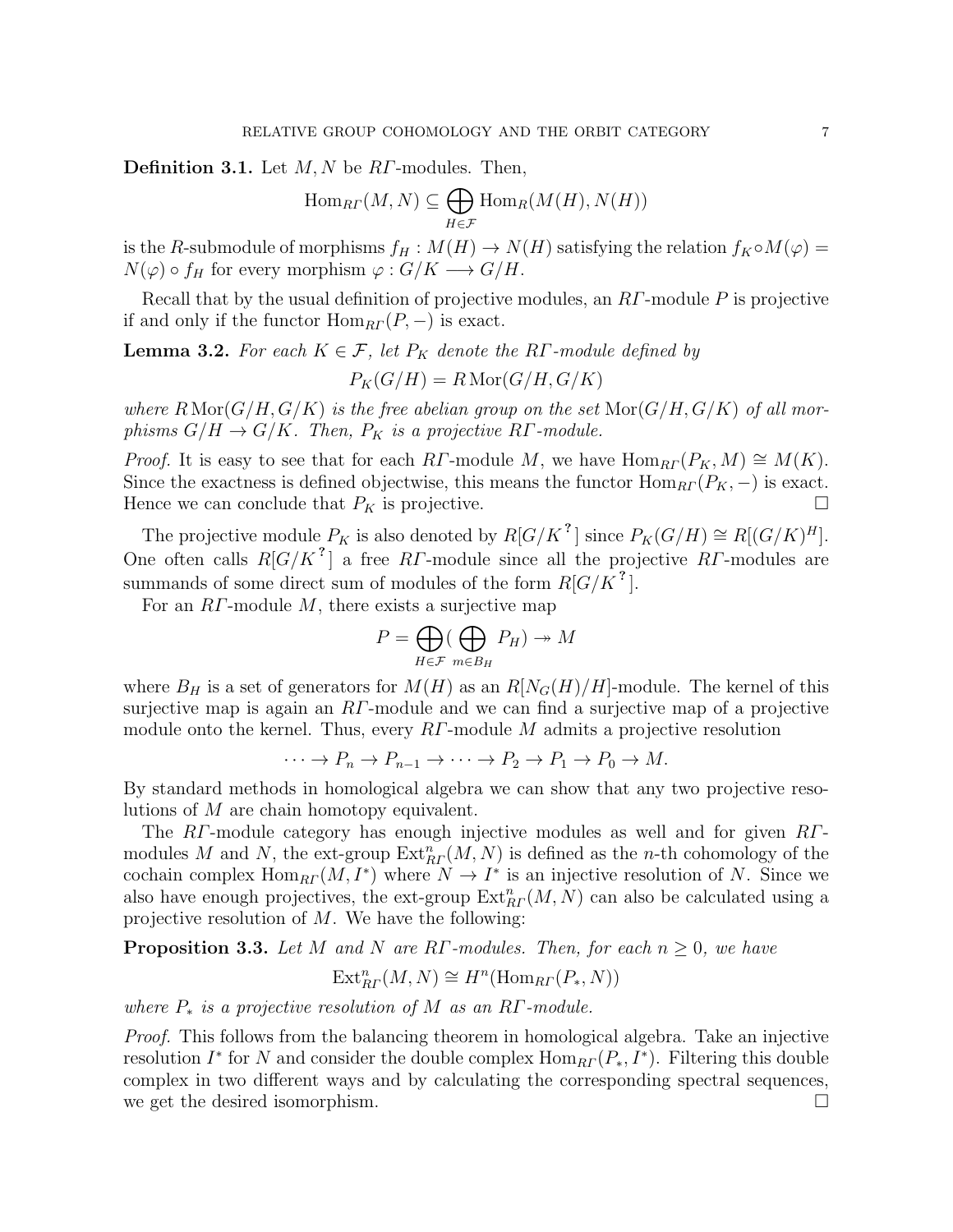When  $\mathcal{F} = \{1\}$ , the ext-group  $\text{Ext}_{RF}^{n}(M, N)$  is the same as the usual ext-group

 $\text{Ext}_{RG}^{n}(M(1), N(1))$ 

over the group ring  $RG$ . So, the ext-groups over group rings, and hence the group cohomology, can be expressed as the ext-group over the orbit category for some suitable choices of M and N. In the rest of the section we prove Theorem 1.1 which says that this is also true for the relative cohomology of a group.

Let R denote the RΓ-module which takes the value  $R(H) = R$  for every  $H \in \mathcal{F}$  and such that for every  $f: G/K \to G/H$ , the induced map  $\underline{R}(f): \underline{R}(H) \to \underline{R}(K)$  is the identity map. Given  $RT$ -modules M and N, the tensor product of M and N over R is defined as the RΓ-module such that for all  $H \in \mathcal{F}$ ,

$$
(M\otimes_R N)(H)=M(H)\otimes_R N(H)
$$

and the induced map is  $(M \otimes_R N)(f) = M(f) \otimes_R N(f)$  for every  $f : G/K \to G/H$ . Note that the module  $\underline{R}$  is the identity element with respect to tensoring over  $R$ , i.e,  $M \otimes_R \underline{R} = \underline{R} \otimes_R M = M$  for every  $R\Gamma$ -module M. We also have the following:

**Lemma 3.4.** If P and Q are projective RΓ-modules, then  $P \otimes_R Q$  is also projective.

*Proof.* Since every projective module is a direct summand of a free module  $\bigoplus_i R[G/H_i]^2$ , it is enough to prove this statement for module of type  $R[G/H^2]$ . Since

$$
R[G/H^? \rbrack \otimes_R R[G/K^?] = \bigoplus_{HgK \in H\backslash G/K} R[G/(H \cap {}^gK)^? \rbrack
$$

and since  $\mathcal F$  is closed under conjugations and taking subgroups, this tensor product is also projective.

This is used in the proof of the following proposition.

**Proposition 3.5** (Theorem 3.2, [12]). Let  $P_*$  be a projective resolution of  $R$  as an RΓmodule. Then,  $P_*(1)$  is a relative  $\mathcal F$ -projective resolution of the trivial RG-module R.

*Proof.* If we apply 
$$
-\otimes_R R[G/H^2]
$$
 to the resolution  $P_* \to \underline{R}$ , then we get  
\n $\cdots \to P_n \otimes_R R[G/H^2] \xrightarrow{\partial_n \otimes \text{id}} P_{n-1} \otimes_R R[G/H^2] \to \cdots \to P_0 \otimes_R R[G/H^2] \xrightarrow{\partial_0 \otimes \text{id}} R[G/H^2] \to 0.$ 

By Lemma 3.4, all the modules in this sequence are projective. So, the sequence splits. This means that for every  $n \geq 0$ , the short exact sequence

$$
0 \to \ker(\partial_n \otimes id) \to P_n \otimes_R R[G/H^2] \to \operatorname{im}(\partial_n \otimes id) \to 0
$$

splits. If we evaluate this sequence at 1, we get a split sequence of  $RG$ -modules. This implies that the sequence

$$
0 \to \ker \partial_n \to P_n(1) \to \mathrm{im}\, \partial_n \to 0
$$

is F-split for all  $n \geq 0$ . Note also that  $P_n(1)$  is a direct summand of  $F(1)$  for some free RΓ-module F. So, by Proposition 2.5, the RG-module  $P_n(1)$  is F-projective. Hence, the resolution

$$
\cdots \to P_n(1) \xrightarrow{\partial_n} P_{n-1}(1) \to \cdots \to P_1(1) \xrightarrow{\partial_1} P_0(1) \xrightarrow{\partial_0} R \to 0
$$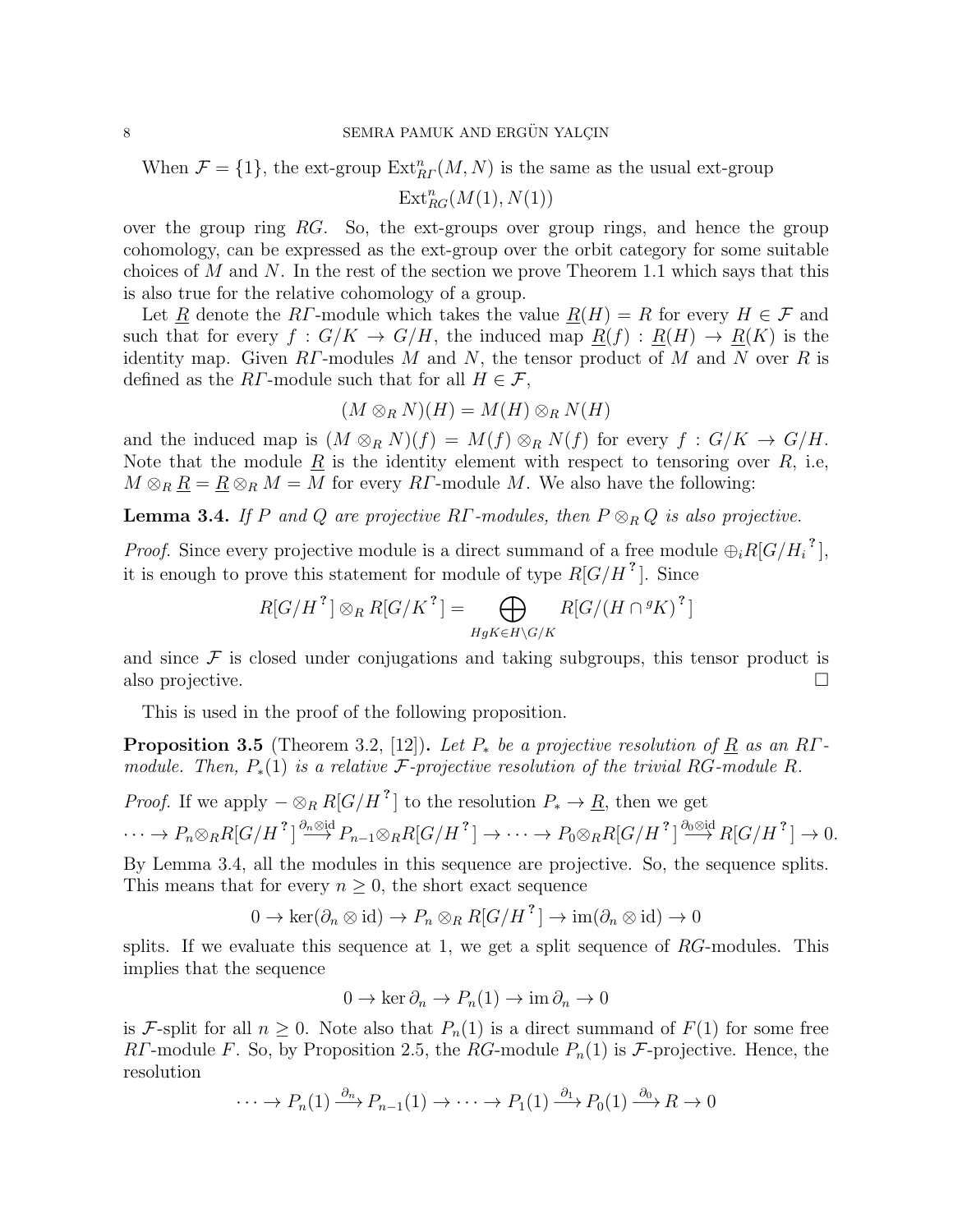is a relative F-projective resolution of R.

Now, recall that for every RG-module M, there is an RT-module denoted by  $M^?$  which takes the value  $M^H$  for every  $H \in \mathcal{F}$  where  $M^H$  denotes the R-submodule

$$
M^H = \{ m \in M \mid hm = m \text{ for all } h \in H \}
$$

of M. Note that  $M^H \cong \text{Hom}_R(R[G/H], M)$ . In fact, we can choose a canonical isomorphism and we can think of the element  $m \in M^H$  as an R-module homomorphisms  $R[G/H] \to M$  which takes H to m. For each G-map  $f: G/K \to G/H$ , the induced map  $M(f) : M^H \to M^K$  is defined as the composition of corresponding homomorphisms with the linearization of f which is  $Rf: R[G/K] \to R[G/H]$ . The module  $M^?$  has the following important property:

**Lemma 3.6.** Let M be an RG-module and M<sup>?</sup> be the RΓ-module defined above. For any projective RΓ-module P, we have

$$
\operatorname{Hom}_{\text{R} \Gamma}(P, M^?) \cong \operatorname{Hom}_{\text{R} \text{G}}(P(1), M).
$$

*Proof.* It is enough to prove the statement for  $P = R[G/H^2]$  for some  $H \in \mathcal{F}$ . Note that we have

$$
\operatorname{Hom}_{\mathbb{R}\Gamma}(\mathbb{R}[G/H^2], M^?) \cong M^H \cong \operatorname{Hom}_{\mathbb{R}\mathbb{G}}(\mathbb{R}[G/H], M),
$$

so the statement holds in this case.

Now, we are ready to prove the main theorem of this section.

*Proof of Theorem 1.1.* Let  $P_* \to \underline{R}$  be a projective resolution of  $\underline{R}$  as an R*Γ*-module. The ext-group  $\text{Ext}_{R}^n(\underline{R},M^?)$  is defined as the *n*-th cohomology of the cochain complex  $\text{Hom}_{RF}(P_*,M^?)$ . By Lemma 3.6, we have

$$
\operatorname{Hom}_{RT}(P_*, M^?) \cong \operatorname{Hom}_{RG}(P_*(1), M)
$$

as cochain complexes. By Proposition 3.5, the chain complex  $P_*(1)$  is a relative  $\mathcal{F}_*$ projective resolution. So, by the definition of relative group cohomology, we get

$$
\operatorname{Ext}_{R\varGamma}^{n}(\underline{R},M^{?})\cong\mathcal{F}H^{n}(G,M)
$$

as desired.  $\Box$ 

## 4. Periodicity of relative cohomology

In this section, we consider the following question: Let  $G$  be a finite group of rank  $r$ and F be the family of all subgroups H of G such that  $rk H \leq r-1$ . Then, does there exist an  $\mathcal{F}$ -split exact sequence of the form

$$
0 \to \mathbb{Z} \to \mathbb{Z}X_n \to \cdots \to \mathbb{Z}X_2 \to \mathbb{Z}X_1 \to \mathbb{Z}X_0 \to \mathbb{Z} \to 0
$$

where each  $X_i$  is a G-set with isotropy in  $\mathcal{F}$ ? The existence of such a sequence came up as question in the process of constructing group actions on finite complexes homotopy equivalent to a sphere with a given set of isotropy subgroups. Note that the  $\mathcal{F}$ -split condition, in fact, is not necessary for realizing a permutation complex as above by a group action, but having this condition guarantees the existence of a weaker condition that is necessary for the realization of such periodic resolutions by group actions. Note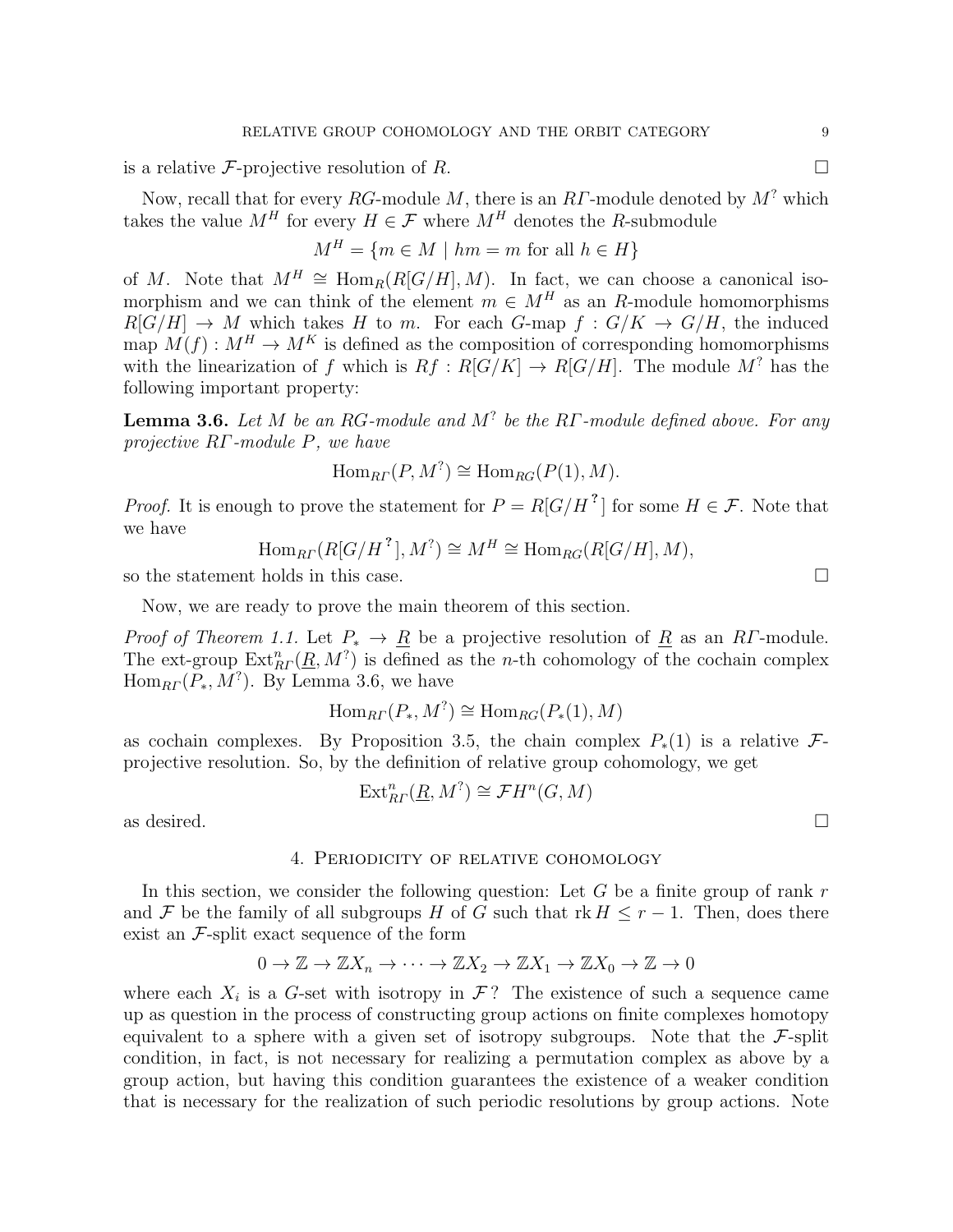also that for constructions of group actions, algebraic models over the orbit category are more useful than chain complexes of permutation modules. For more details on the construction of group actions on homotopy spheres, see [6] and [13].

The main aim of this section is to show that the answer to the above question is negative. For this, we consider the group  $G = \mathbb{Z}/2 \times \mathbb{Z}/2 = \langle a_1, a_2 \rangle$  and take  $\mathcal{F} = \{1, H_1, H_2, H_3\}$ where  $H_1 = \langle a_1 \rangle$ ,  $H_2 = \langle a_1 a_2 \rangle$ , and  $H_3 = \langle a_2 \rangle$ . Note that if there is an exact sequence of the above form, then by splicing the sequence with itself infinitely many times, we obtain a periodic relative F-projective resolution of  $\mathbb Z$  as a  $\mathbb Z$ G-module. But, then the relative cohomology  $\mathcal{F}H^*(G,\mathbb{F}_2)$  would be periodic. We explicitly calculate this relative cohomology and show that it is not periodic, hence prove Theorem 1.2.

From now on, let G and F be as above and let  $R = \mathbb{F}_2$ . By Theorem 1.1, we have

$$
\mathcal{F}H^*(G,R) \cong \text{Ext}_{R\Gamma}^*(\underline{R},R^?).
$$

Note that  $R^? = \underline{R}$ , so we need to calculate the ext-groups  $\text{Ext}_{RT}^n(\underline{R}, \underline{R})$  for each  $n \geq 0$ . To calculate these ext-groups, we consider some long exact sequences of ext-groups coming from short exact sequences of RΓ-modules.

Let  $R_0$  denote the RΓ-module where  $R_0(1) = R$  and  $R_0(H_i) = 0$  for  $i = 1, 2, 3$ . Also consider, for each  $i = 1, 2, 3$ , the module  $R_{H_i}$  which is defined as follows: We have  $R_{H_i}(1) = R_{H_i}(H_i) = R$  with the identity map between them and  $R_{H_i}(H_j) = 0$  if  $i \neq j$ . For each  $i = 1, 2, 3$ , there is an RT-homomorphism  $\gamma_i : R_0 \to R_{H_i}$  which is the identity map at 1 and the zero map at other subgroups. We can give a picture of these modules using the following diagrams:



where each line denotes the identity map id :  $R \to R$  if it is from R to R and denotes the zero map otherwise.

Now consider the short exact sequence

(2) 
$$
0 \to R_0 \oplus R_0 \xrightarrow{\gamma} R_{H_1} \oplus R_{H_2} \oplus R_{H_3} \xrightarrow{\pi} \underline{R} \to 0
$$

where  $\pi$  is the identity map at each  $H_i$  and at 1, it is defined by  $\pi(1)(r, s, t) = r + s + t$  for every  $r, s, t \in R$ . The map  $\gamma$  is the zero map at every  $H_i$  and at 1 it is the map defined by

$$
\gamma(1)(u, v) = (-u, u + v, -v).
$$

In fact, over the ring  $R = \mathbb{F}_2$ , we can ignore the negative signs but we keep them throughout the calculations to give an idea how one can write these maps for an arbitrary ring R as well. Now note that with respect to the direct sum decomposition above, we can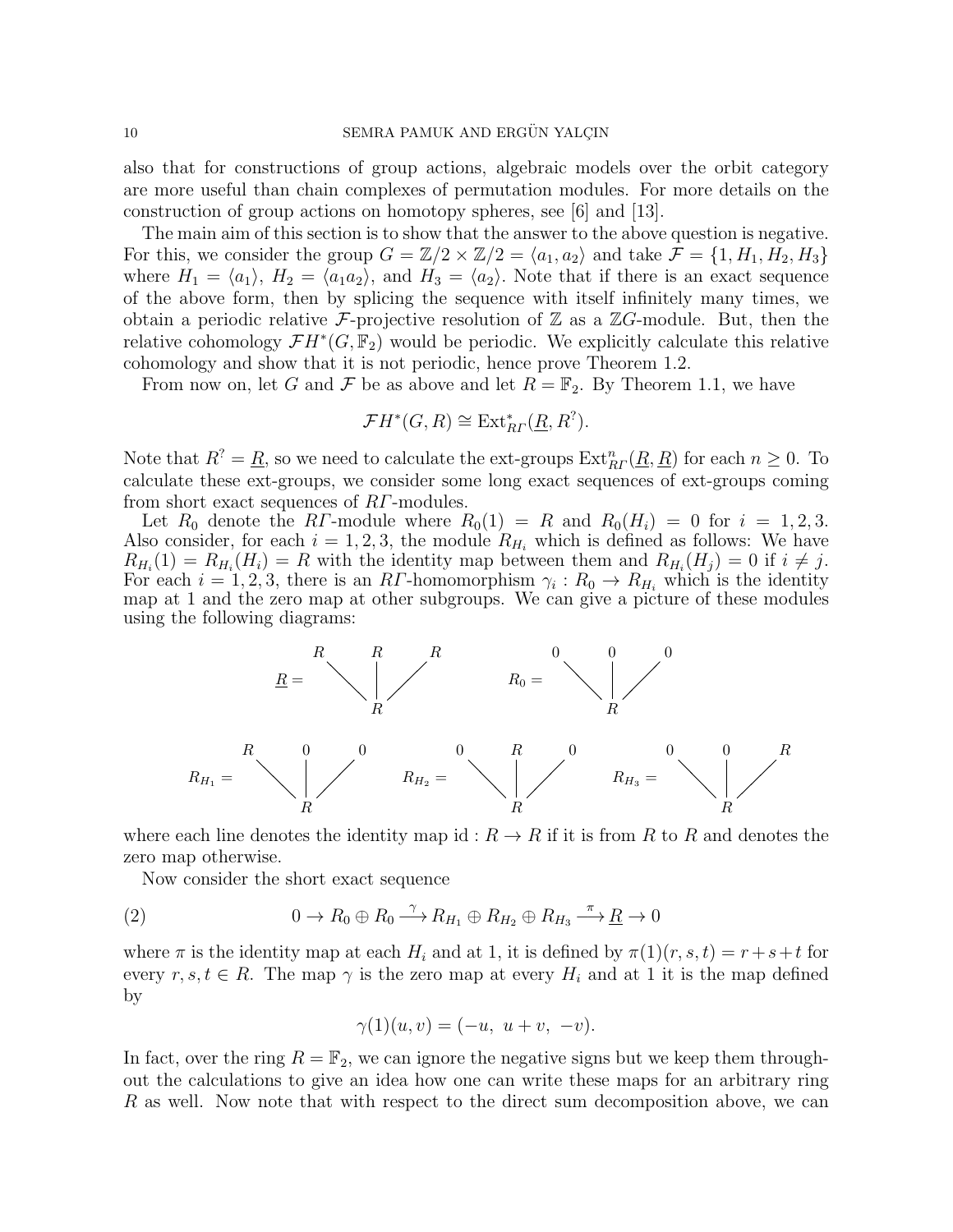express  $\gamma$  with the matrix

$$
\gamma = \begin{bmatrix} -\gamma_1 & 0 \\ \gamma_2 & \gamma_2 \\ 0 & -\gamma_3 \end{bmatrix}
$$

where  $\gamma_i: R_0 \to R_{H_i}$  are the maps defined above. We will be using the short exact sequence given in (2) in our computations. We start our computations with an easy observation:

**Lemma 4.1.** For every  $n \geq 0$ , we have  $\text{Ext}_{RF}^{n}(R_0, \underline{R}) \cong H^{n}(G, R)$ .

*Proof.* By definition  $\text{Ext}_{RT}^n(R_0, \underline{R}) = H^n(\text{Hom}_{RT}(P_*, \underline{R}))$  where  $P_* \to R_0$  is a projective resolution of  $R_0$  as an  $RT$ -module. Since the definition is independent from the projective resolution that is used, we can pick a specific resolution. Let  $F_*$  be a free resolution of R as an RG-module. Take  $P_*$  as the resolution where  $P_*(1) = F_*$  and  $P_*(H_i) = 0$  for  $i = 1, 2, 3$ . If  $F_k = \bigoplus_{n_k} RG$ , then  $P_k = \bigoplus_{n_k} R[G/1]^2$ , so  $P_*$  is a projective resolution of  $R_0$ . Since  $\text{Hom}_{RF}(P_*,R) \cong \text{Hom}_{RG}(F_*,R)$ , the result follows.

**Lemma 4.2.** If  $H = H_i$  for some  $i \in \{1, 2, 3\}$ , then  $\text{Ext}_{RF}^n(R_H, \underline{R}) \cong H^n(G/H, R)$  for every  $n \geq 0$ .

*Proof.* Take a free resolution of R as an  $R[G/H]$ -module

$$
F_*: \cdots \to \oplus_{m_2} R[G/H] \to \oplus_{m_1} R[G/H] \to \oplus_{m_0} R[G/H] \to R \to 0.
$$

We can consider the same resolution a resolution of  $R$  as an  $RG$ -module via the quotient map  $G \to G/H$ . The resolution we obtain is the inflation of  $F_*$  denoted by  $\inf_{G/H}^G F_*$ . Define a projective resolution  $P_*$  of  $R_H$  as an RF-module by taking  $P_*(H) = F_*$ ,  $P_*(1) =$  $\inf_{G/H}^G F_*$ , and  $P_*(K) = 0$  for other subgroups  $K \in \mathcal{F}$ . There is only one nonzero restriction map  $P_*(H) \to P_*(1)$ . Assume that this map is given by the inflation map. For each  $n \geq 0$ , the RF-module  $P_n$  is isomorphic to  $\bigoplus_{m_n} R[G/H^2]$ , so  $P_*$  is a projective resolution of  $R_H$  as an RΓ-module. Note that

$$
\operatorname{Hom}_{RF}(R[G/H^?], \underline{R}) \cong \operatorname{Hom}_{R[G/H]}(R[G/H], R).
$$

So, applying  $\text{Hom}_{RF}(-, \underline{R})$  to  $P_*$ , we get

$$
\operatorname{Hom}_{\text{R}\Gamma}(P_*,\underline{R}) \cong \operatorname{Hom}_{\text{R}[G/H]}(F_*,R)
$$

as cochain complexes. So, the result follows.

**Lemma 4.3.** For every  $i \in \{1,2,3\}$ , let  $\gamma_i^* : Ext_{RF}^n(R_{H_i}, \underline{R}) \to Ext_{RF}^n(R_0, \underline{R})$  denote the map induced by  $\gamma_i: R_0 \to R_{H_i}$  defined above. Then,  $\gamma_i^*$  is the same as the inflation map  $\inf_{G/H_i}^G : H^n(G/H_i,R) \to H^n(G,R)$  in group cohomology under the isomorphisms given in the previous two lemmas.

*Proof.* Let  $P_*$  and  $Q_*$  be projective resolutions of  $R_0$  and  $R_{H_i}$ , respectively. We can assume that they are in the form as in the proofs of the above lemmas. In particular, we can assume  $P_*(1)$  is a free resolution of R as an RG-module and  $Q_*(1)$  is the inflation of a free resolution of R as an  $R[G/H_i]$ -module. The identity map on R lifts to a chain map  $f'_*: P_*(1) \to Q_*(1)$  since  $P_*(1)$  is a projective resolution and  $Q_*(1)$  is acyclic. This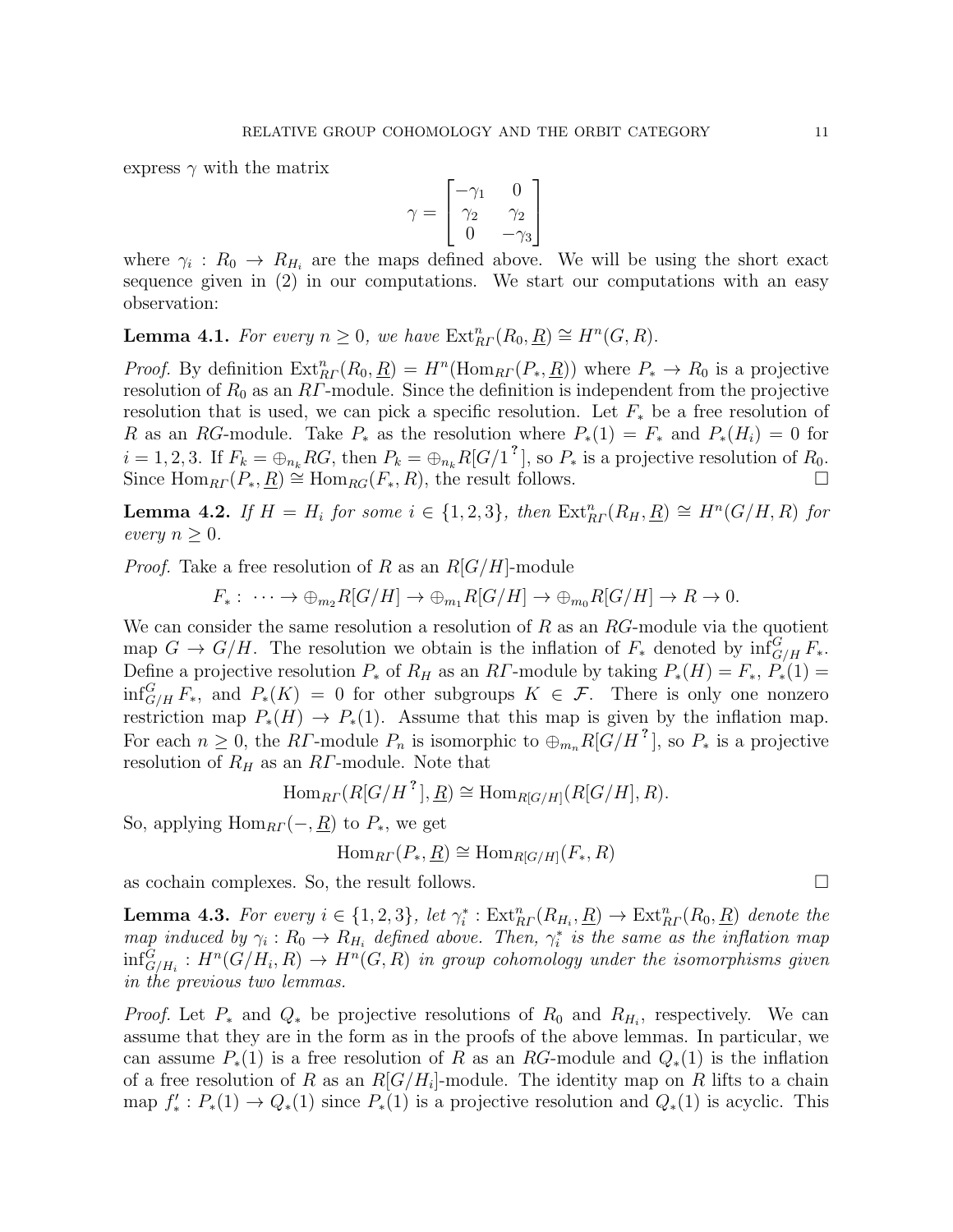chain map can be completed (by taking the zero map at other subgroups) to a chain map  $f_*: P_* \to Q_*$  of RT-modules. The map  $\gamma_i^*$  between the ext-groups is the map induced by this chain map. But the map induced by  $f'_{*}$  on cohomology is the inflation map  $\inf_{G/H_i}^G: H^n(G/H_i, R) \to H^n(G, R)$  by the definition of the inflation map in group cohomology. So, the result follows.

Now, we are ready to prove the main result of this section.

Proof of Theorem 1.2. Consider the following long exact sequence of ext-groups coming from the short exact sequence given in (2):

$$
\cdots \to \mathrm{Ext}^{n-1}_{R\Gamma}(\bigoplus_i R_{H_i}, \underline{R}) \xrightarrow{\gamma^*} \mathrm{Ext}^{n-1}_{R\Gamma}(\bigoplus_2 R_0, \underline{R}) \xrightarrow{\delta} \mathrm{Ext}^n_{R\Gamma}(\underline{R}, \underline{R})
$$

$$
\xrightarrow{\pi^*} \mathrm{Ext}^n_{R\Gamma}(\bigoplus_i R_{H_i}, \underline{R}) \xrightarrow{\gamma^*} \mathrm{Ext}^n_{R\Gamma}(\bigoplus_2 R_0, \underline{R}) \to \cdots
$$

By Lemma 4.1 and 4.2, we have

$$
\text{Ext}^n_{\text{R}^r}(\oplus_i R_{H_i}, \underline{R}) \cong \oplus_i H^n(G/H_i, R) \quad \text{and} \quad \text{Ext}^n_{\text{R}^r}(\oplus_2 R_0, \underline{R}) \cong \oplus_2 H^n(G, R)
$$

for all  $n \geq 0$ . It is well-known that  $H^*(C_2, R) \cong R[t]$  for some one-dimensional class  $t \in H^1(G, R)$ . Let  $t_1, t_2, t_3$  be the generators of cohomology rings  $H^*(G/H_i, R)$  for  $i =$ 1, 2, 3, respectively. By Kunneth's theorem  $H^*(G, R) \cong R[x, y]$  for some  $x, y \in H^1(G, R)$ . Let us choose x and y so that  $x = \inf_{G/H_1}^G(t_1)$  and  $y = \inf_{G/H_3}^G(t_3)$ . Then, we have  $\inf_{G/H_2}^G(t_2) = x + y$ . Note that

$$
\gamma^* = \begin{bmatrix} -\gamma_1^* & \gamma_2^* & 0\\ 0 & \gamma_2^* & -\gamma_3^* \end{bmatrix}
$$

and by Lemma 4.3, we have  $\gamma_i^* = \inf_{G/H_i}^G$  for all  $i = 1, 2, 3$ . Therefore, we obtain

$$
\gamma^*(t_1) = (-x, 0), \ \gamma^*(t_2) = (x + y, x + y), \text{ and } \gamma^*(t_3) = (0, -y).
$$

From this it is easy to see that

$$
\gamma^* : \mathrm{Ext}^n_{R}(\oplus_i R_{H_i}, \underline{R}) \to \mathrm{Ext}^n_{R}(\oplus_2 R_0, \underline{R})
$$

is injective for  $n \geq 1$ , so we get short exact sequences of the form

$$
0 \to \bigoplus_i H^{n-1}(G/H_i, R) \xrightarrow{\gamma^*} \bigoplus_i H^{n-1}(G, R) \xrightarrow{\delta} \operatorname{Ext}^n_{R}(\underline{R}, \underline{R}) \to 0
$$

for every  $n \geq 2$ . This gives that

$$
d_n = \dim_R \operatorname{Ext}_{R\Gamma}^n(\underline{R}, \underline{R}) = 2n - 3
$$

for  $n \geq 2$ . Looking at the dimensions  $n = 0, 1$  more closely we obtain that

$$
d_n = (1, 0, 1, 3, 5, 7, 9, \dots).
$$

So,  $\mathcal{F}H^n(G,R) = \text{Ext}^n_{R}(\underline{R},\underline{R})$  is not periodic.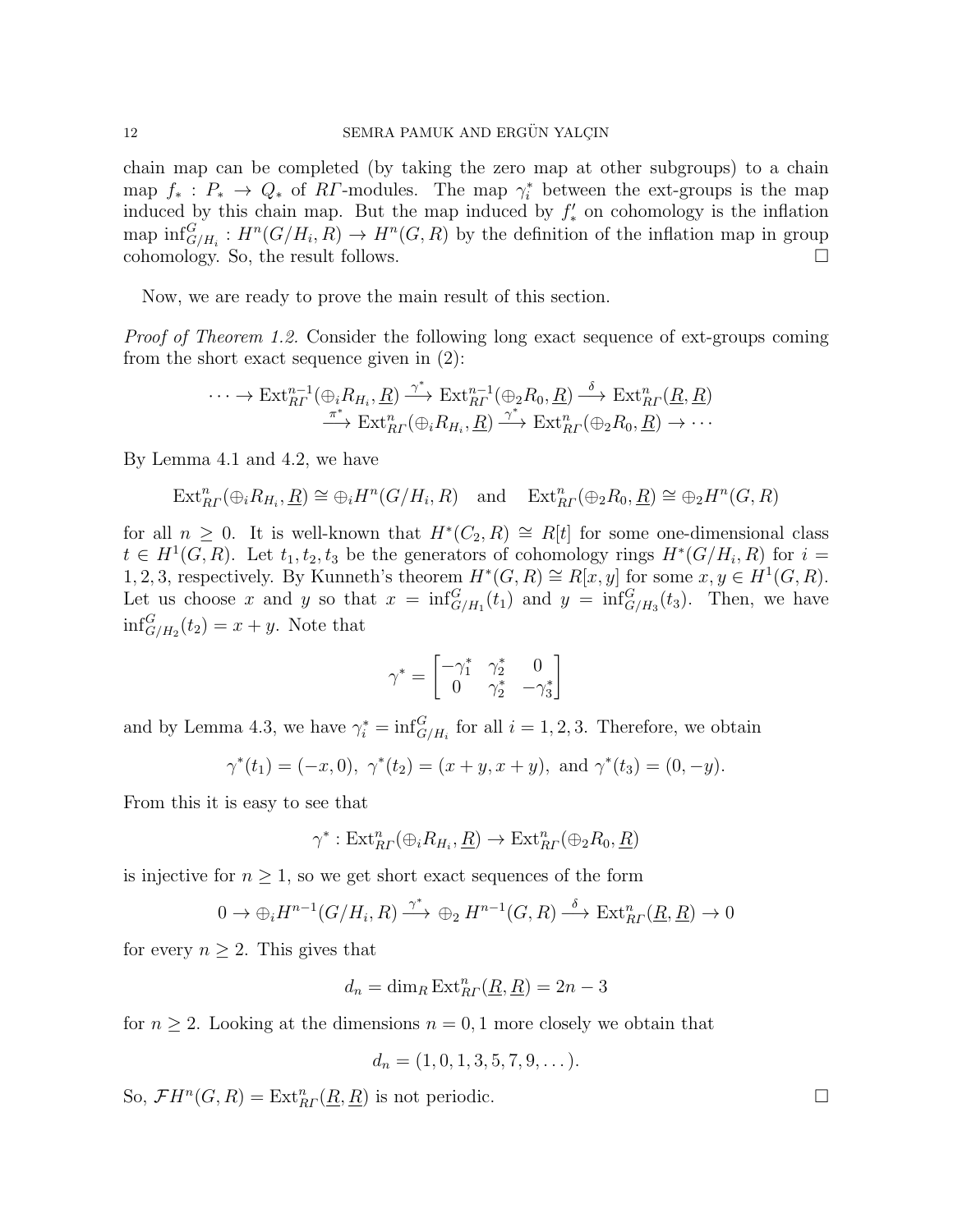#### 5. Limit functor between two families of subgroups

Let G be a finite group and  $\mathcal F$  be a family of subgroups closed under conjugation and taking subgroups. Let  $\Gamma$  denote the orbit category  $Or_{\mathcal{F}} G$ . An R $\Gamma$ -module M is a contravariant functor from  $\Gamma$  to category of R-modules, so we can talk about the inverse limit of M in the usual sense. Recall that the inverse limit of M denoted by

# $\lim_{n \to \infty} M$

$$
\overleftarrow{H\in\mathcal{F}}
$$

is defined as the R-module of tuples  $(m_H)_{H \in \mathcal{F}} \in \prod_{H \in \mathcal{F}} M(H)$  satisfying the condition  $M(f)m_H = m_K$  for every G-map  $f: G/K \to G/H$ . To simplify the notation, from now on we will denote the inverse limit of M with  $\lim_{\mathcal{F}} M$ . Our first observation is the following:

**Lemma 5.1.** Let M be an RΓ-module. Then,  $\lim_{\mathcal{F}} M \cong \text{Hom}_{\text{R}\Gamma}(\underline{R}, M)$ .

*Proof.* This follows from the definition of Hom functor in  $RT$ -module category (see [15, Proposition 5.1 for more details).

Now we define a version of inverse limit for two families. Relative limit functors are also considered in [14] and some of the results that we prove below are already proved in the appendix of [14] but we give more details here.

**Definition 5.2.** Let  $V \subseteq W$  be two families of subgroups of G which are closed under conjugation and taking subgroups. Let  $\Gamma_{\mathcal{V}} = \text{Or}_{\mathcal{V}}(G)$  and  $\Gamma_{\mathcal{W}} = \text{Or}_{\mathcal{W}}(G)$ . Then define

$$
\lim_{\mathcal{V}}^{\mathcal{W}} : R\Gamma_{\mathcal{V}} \to R\Gamma_{\mathcal{W}}
$$

as the functor which takes the value

$$
(\lim_{\mathcal{V}}^{\mathcal{W}} M)(H) = \text{Hom}_{R\Gamma_{\mathcal{V}}}(R[G/H^?], M)
$$

at every  $H \in \mathcal{W}$  and the induced maps by G-maps  $f: G/K \to G/H$  are given by usual composition of homomorphisms with the linearization of f.

The description of  $(\lim_{V}^{W} M)(H)$  given above comes from the desire to make it right adjoint to the restriction functor

$$
\text{Res}_{\mathcal{V}}^{\mathcal{W}} : R\Gamma_{\mathcal{W}} \to R\Gamma_{\mathcal{V}}
$$

which is defined by restricting the values of an  $RT_W$ -module to the smaller family  $\mathcal V$ . Note that the adjointness gives

$$
(\lim_{\mathcal{V}}^{\mathcal{W}} M)(H) \cong \text{Hom}_{R\Gamma_{\mathcal{W}}}(R[G/H^?], \lim_{\mathcal{V}}^{\mathcal{W}} M) \cong \text{Hom}_{R\Gamma_{\mathcal{V}}}(\text{Res}_{\mathcal{V}}^{\mathcal{W}} R[G/H^?], M),
$$

and that is why  $\lim_{\mathcal{V}}^{\mathcal{W}} M$  is defined as above. We also have the following natural description in terms of the usual meaning of inverse limits.

**Proposition 5.3.** Let W and V be as above and  $H \in \mathcal{W}$ . Then,  $(\lim_{V}^{W} M)(H)$  is isomorphic to the R-module of all tuples

$$
(m_K)_{K \in \mathcal{V}|_H} \in \prod_{K \in \mathcal{V}|_H} M(K) \quad where \quad \mathcal{V}|_H = \{ K \in \mathcal{V} | K \le H \}
$$

satisfying the compatibility conditions coming from inclusions and conjugations in H.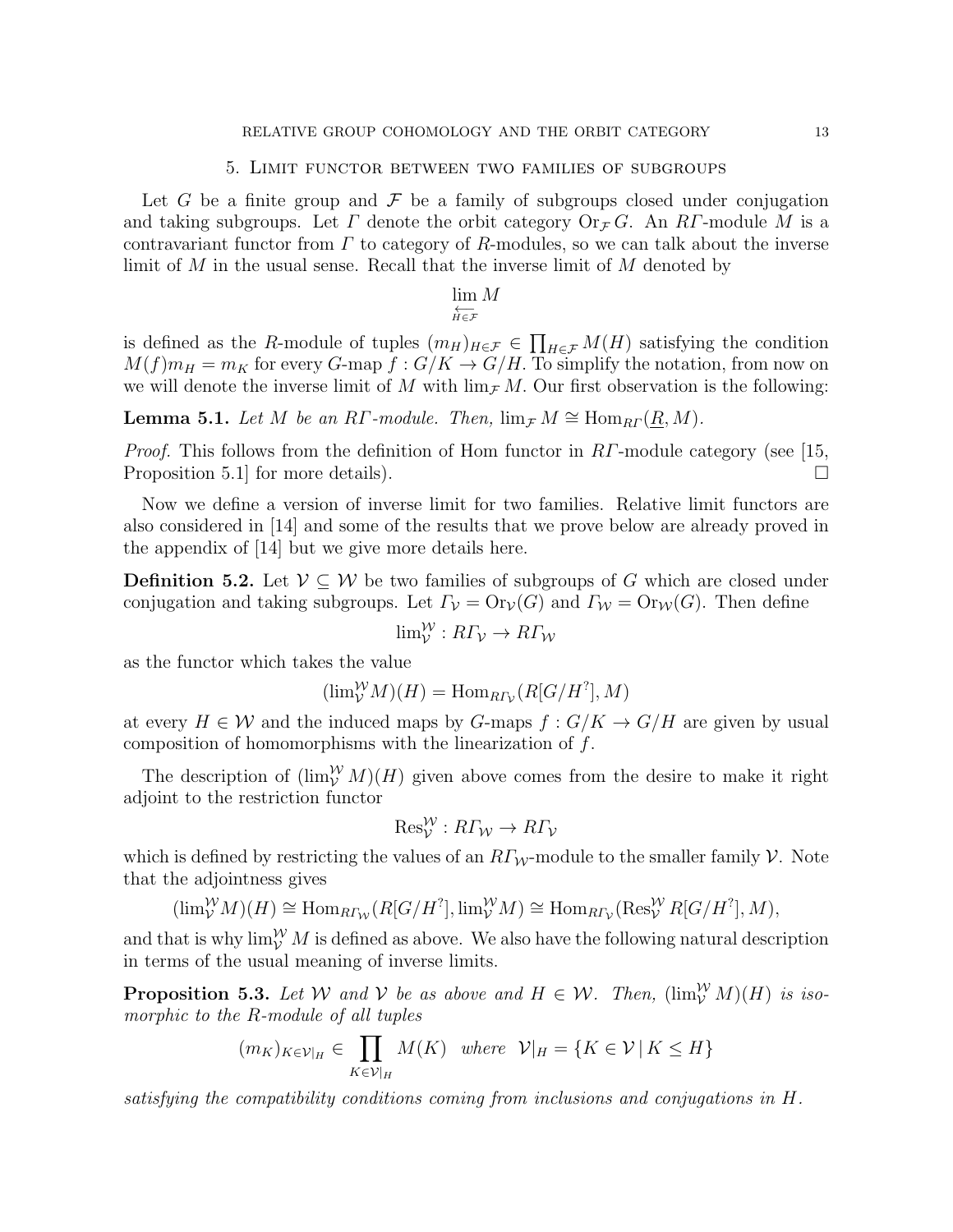*Proof.* Let us denote the R-module of tuples  $(m_K)_{K\in\mathcal{V}\vert_H}$  by  $\lim_{\mathcal{V}\vert_H} M$ . We will prove the proposition by constructing an explicit isomorphism

$$
\varphi: \operatorname{Hom}_{R\varGamma_{\mathcal{V}}}(R[G/H^?], M) \to \lim_{\mathcal{V}|_{H}} M.
$$

The  $R\Gamma_{\mathcal{V}}$ -module  $R[G/H^?]$  takes the value  $R[(G/H)^K] = R\{gH \mid K^g \leq H\}$  at every subgroup  $K \in \mathcal{V}$  with  $K^g \leq H$  and takes the value zero at all other subgroups. Given a homomorphism  $f = (f_K)_{K \in \mathcal{V}}$  in  $\text{Hom}_{R\Gamma_{\mathcal{V}}}(R[G/H^?], M)$ , we define  $\varphi(f)$  as the tuple  $(f_K(H))_{K\in\mathcal{V}|_H}$  where H denotes the trivial coset. Note that we have  $H \in (G/H)^K$  since  $K \leq H$ . If  $L \leq K \leq H$ , then it is clear that  $\text{Res}_{L}^{K} m_K = m_L$  since

$$
\text{Res}_L^K : R[(G/H)^K] \to R[(G/H)^L]
$$

is defined by inclusion so it takes H to H. Similarly, for every  $h \in H$ , we have  $c^h(m_K) =$  $m_{^hK}$  since  $c^x: R[(G/H)^K] \to R[(G/H)^{^xK}]$ , which is defined by  $H \to xH$ , is the identity map when  $x \in H$ . Here <sup>x</sup>K denotes the conjugate subgroup  $xKx^{-1}$ . Therefore, the tuple  $(f_K(H))_{K\in\mathcal{V}|_H}$  satisfies the compatibility conditions, so  $\varphi(f)$  is in  $\lim_{\mathcal{V}|_H} M$ .

To show that  $\varphi$  is an isomorphism, we will prove that for every tuple  $(m_K)_{K \in \mathcal{V} | H}$  in  $\lim_{\mathcal{V}\vert H} M$  there is a unique family of homomorphisms  $f_L : R[(G/H)^L] \to M(L)$  which satisfy  $f_L(H) = m_L$  for all  $L \leq H$ , and which are also compatible in the usual sense of the compatibility of homomorphisms in  $\text{Hom}_{\text{R}\Gamma_{\mathcal{V}}}(R[G/H^?], M)$ . Let  $L \in \mathcal{V}$  be such that  $(G/H)^{L} \neq \emptyset$ . We define the R-homomorphism  $f_L : R[(G/H)^{L}] \to M(L)$  in the following way: Let gH be a coset in  $(G/H)^L$ . Then we have  $L^g \leq H$ . Let  $K = L^g$ . Since  $K \leq H$ , we have a given element  $m_K \in M(K)$ . Set  $f_L(gH) = c^g(m_K)$ . Since we can do this for all  $gH \in (G/H)^L$ , this defines  $f_L$  completely for all L with  $(G/H)^L \neq \emptyset$ . We take  $f_L = 0$ for other subgroups.

Now note that under these definitions, we have a commuting diagram

$$
R[(G/H)^K] \xrightarrow{f_K} M(K)
$$
  

$$
\downarrow_{c^g} \qquad \qquad \downarrow_{c^g}
$$
  

$$
R[(G/H)^L] \xrightarrow{f_L} M(L)
$$

since the map on the left takes H to  $gH$ . It is also clear that the maps  $f<sub>L</sub>$  are compatible under restrictions since the restriction maps on  $R[G/H^?]$  are given by inclusions. So, the family  $f = (f_L)_{L \in \mathcal{V}}$  defines a homomorphism of  $R\Gamma_{\mathcal{V}}$ -modules. Since the values of f at each K are defined in a unique way using the tuple  $(m_K)_{K\in\mathcal{V}\vert_H}$ , this shows that the homomorphism  $\varphi$  is an isomorphism.

We now prove the adjointness property mentioned above.

**Proposition 5.4** (Proposition 12.2, [14]). Let M be an RΓ<sub>W</sub>-module and N be an RΓ<sub>V</sub>module. Then, we have

$$
\operatorname{Hom}_{R\varGamma_{\mathcal{W}}}(M, \, \lim_{\mathcal{V}}^{\mathcal{W}} N) \cong \operatorname{Hom}_{R\varGamma_{\mathcal{V}}}(\operatorname{Res}_{\mathcal{V}}^{\mathcal{W}} M, N).
$$

*Proof.* Note that for  $K \in \mathcal{V}$ , we have

$$
(\lim_{V}^{W} N)(K) = \text{Hom}_{R\Gamma_{V}}(R[G/K^{?}], N) \cong N(K),
$$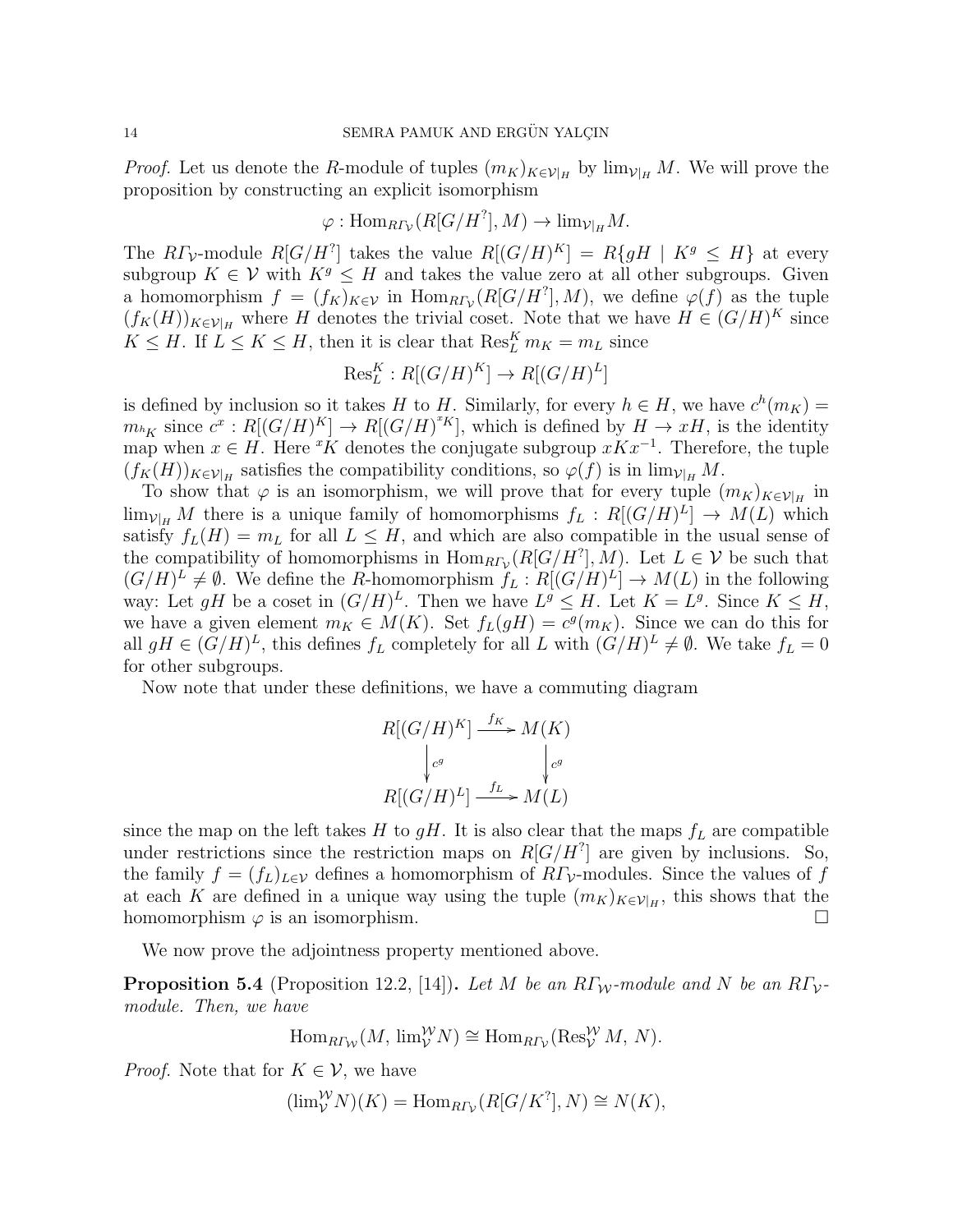so we can easily define an R-homomorphism

$$
\varphi: \text{Hom}_{R\Gamma_{\mathcal{W}}}(M, \text{lim}_{\mathcal{V}}^{\mathcal{W}}N) \to \text{Hom}_{R\Gamma_{\mathcal{V}}}(\text{Res}_{\mathcal{V}}^{\mathcal{W}}M, N)
$$

as the homomorphism which takes an  $R\Gamma_{\mathcal{W}}$ -module homomorphism  $\alpha: M \to \lim_{\mathcal{V}}^{\mathcal{W}} N$  to an  $R\Gamma_{\mathcal{V}}$ -homomorphism by restricting its values to the subgroups in  $\mathcal{V}$ . For the homomorphism in the other direction, note that for every  $H \in \mathcal{W}$ ,

$$
(\lim_{\mathcal{V}}^{\mathcal{W}} N)(H) \cong \lim_{\mathcal{V}|_{H}} N
$$

by Propositions 5.3, so an element of  $(\lim_{V}^{W} N)(H)$  can be thought of as a tuple  $(n_K)_{K \in \mathcal{V}|_H}$ with  $n_K \in N(K)$ . So, given a homomorphism  $f \in \text{Hom}_{R\Gamma_\mathcal{V}}(\text{Res}^\mathcal{W}_\mathcal{V} M, N)$ , we can define a unique homomorphism  $f'$  in  $\text{Hom}_{R\Gamma_{\mathcal{W}}}(M,\text{lim}_{\mathcal{V}}^{\mathcal{W}} N)$  by defining

$$
f'_H(m) = (f_K(\operatorname{Res}_K^H m))_{K \in \mathcal{V}|_H}
$$

for every  $m \in M(H)$  and for every  $H \in \mathcal{W}$ . It is clear that  $f'$  is uniquely defined by f and that  $\varphi(f') = f$ . So,  $\varphi$  is an isomorphism.

As a consequence of this adjointness we can conclude the following:

**Corollary 5.5.** The limit functor  $\lim_{V}^{W}$  takes injective modules to injective modules.

Proof. This follows from the adjointness property given in Proposition 5.4 and the fact that  $\text{Res}_{\mathcal{V}}^{\mathcal{W}}$  takes exact sequences of  $R\Gamma_{\mathcal{W}}$ -modules to exact sequences of  $R\Gamma_{\mathcal{V}}$ -modules.  $\Box$ 

Now we discuss some special cases of the limit functor  $\lim_{V}^{W}$ .

**Example 5.6.** Let  $V = \{1\}$  be the family formed by a single subgroup which is the trivial subgroup and  $W = \mathcal{F}$  be an arbitrary family of subgroups of G closed under conjugation and taking subgroups. Modules over  $RT_{\{1\}}$  are the same as RG-modules. Let M be an RG-module. Then,

$$
(\lim_{\{1\}}^{\mathcal{F}} M)(H) \cong \text{Hom}_{R\Gamma_{\{1\}}}(R[G/H^?], M) \cong \text{Hom}_{RG}(R[G/H], M) \cong M^H.
$$

It is easy to check that these isomorphisms commute with restrictions and conjugations, so  $\lim_{\{1\}}^{\mathcal{F}}M \cong M^?$  as R*Γ*-modules where  $\Gamma = \text{Or}_{\mathcal{F}}G$ . Hence

$$
\lim_{\{1\}}^{\mathcal{F}} : RG\text{-Mod} \to RT\text{-Mod}
$$

is the same as the invariant functor mapping  $M \mapsto M^?$ .

Another special case is the following:

**Example 5.7.** Let  $V = \mathcal{F}$  be an arbitrary family of subgroups of G closed under conjugation and taking subgroups, and let  $W = \{all\}$  be the family of all subgroups of G. Then for every  $R\Gamma_{\mathcal{V}}$ -module M we have

$$
(\lim_{\mathcal{F}}^{\{all\}} M)(G) \cong \text{Hom}_{R\Gamma}(R[G/G^?], M) \cong \text{Hom}_{R\Gamma}(\underline{R}, M) \cong \text{lim}_{\mathcal{F}} M.
$$

So, we can write the usual limit functor as the composition

$$
\lim_{\mathcal{F}} M = ev_G \circ \lim_{\mathcal{F}}^{\{all\}}
$$

where  $ev_G: R\Gamma_{\text{fall}} \to R\text{-Mod}$  is the functor defined by  $ev_G(M) = M(G)$ .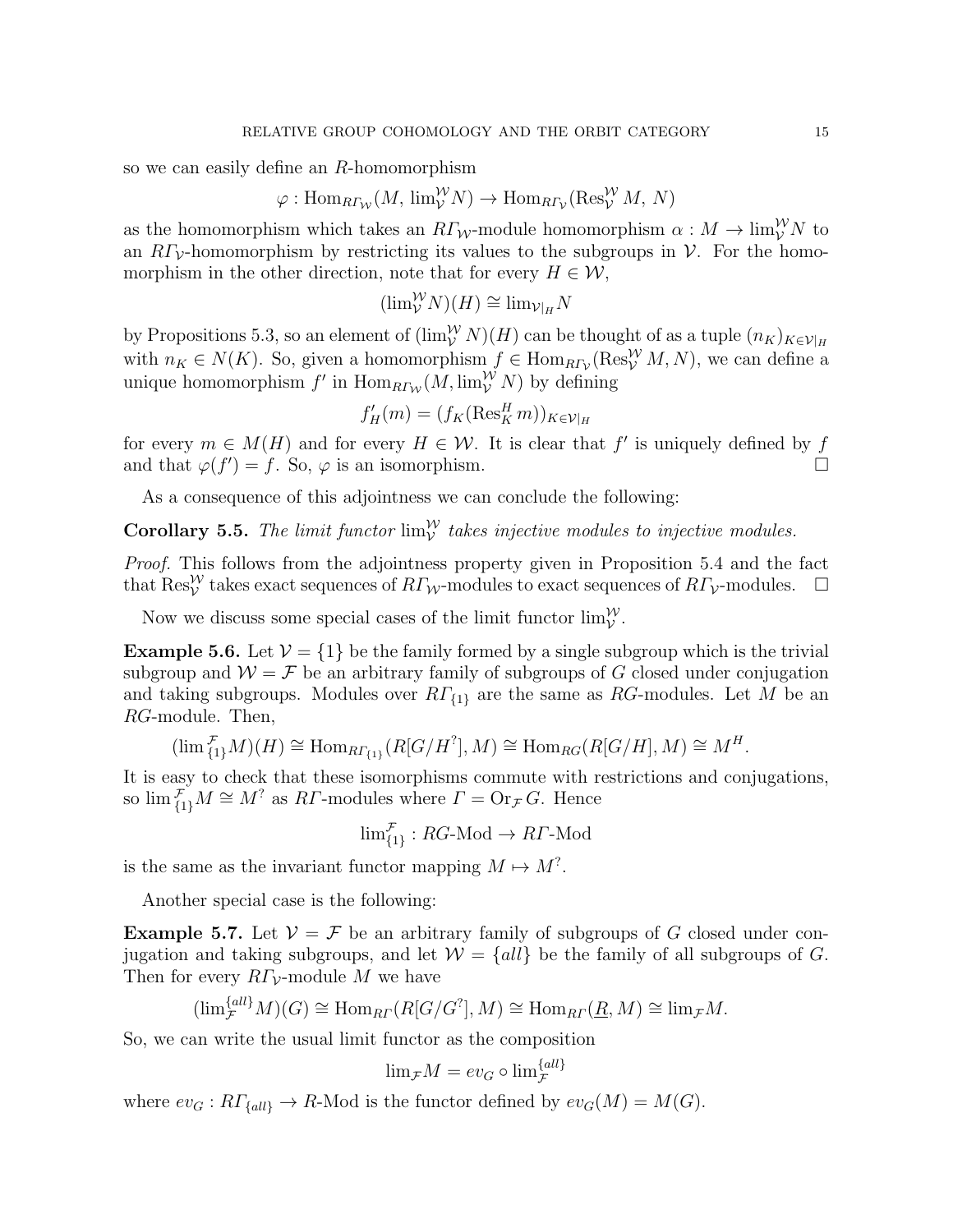We have the following easy observation for the composition of limit functors.

**Lemma 5.8.** Let G be a finite group and  $\mathcal{U} \subseteq \mathcal{V} \subseteq \mathcal{W}$  be three families of subgroups of G which are closed under conjugation and taking subgroups. Then we have

$$
\lim_{\mathcal{U}}^{\mathcal{W}} = \lim_{\mathcal{V}}^{\mathcal{W}} \circ \lim_{\mathcal{U}}^{\mathcal{V}}.
$$

In particular, for any family F the composition  $\lim_{\mathcal{F}} \circ \lim_{\{1\}} \mathcal{F}$  is the same as the functor  $RG\text{-}Mod \to R\text{-}Mod$  which takes  $M \to M^G$ .

*Proof.* The first statement follows from the fact that  $\text{Res}_{\mathcal{U}}^{\mathcal{W}} = \text{Res}_{\mathcal{U}}^{\mathcal{V}} \text{Res}_{\mathcal{V}}^{\mathcal{W}}$  and the adjointness of limit and restriction functors. The second statement is clear since  $\lim_{\{1\}} M \cong M^G$ for every  $RG$ -module  $M$ .

Recall that the cohomology of group  $H^n(G, R)$  is defined as the *n*-th derived functor of the G-invariant functor  $M \to M^G$ . So, it makes sense to look at the derived functors of the limit functor as a generalization of group cohomology.

## 6. Higher Limits and relative group cohomology

Let G be a finite group and F be a family of subgroups of G closed under conjugation and taking subgroups. Let R be a commutative ring and  $\Gamma$  denote the orbit category  $Or_{\mathcal{F}} G$ . For an RΓ-module M, the usual inverse limit  $\lim_{\mathcal{F}} M$  is isomorphic to  $\text{Hom}_{RF}(R, M)$ . Since the Hom functor is a left exact functor, the limit functor  $M \to \lim_{\mathcal{F}} M$  is also left exact. So we can define its right derived functors in the usual way by taking an injective resolution of  $M \to I^*$  in the RT-module category and then defining the n-th derived functor of the inverse limit functor as

$$
{\rm lim}_{\mathcal{F}}^{n}M:=H^{n}({\rm lim}_{\mathcal{F}}I^{\ast}).
$$

This cohomology group is called the *n*-th *higher limit* of  $M$ . As a consequence of the isomorphism in Lemma 5.1, we have  $\lim_{\mathcal{F}} M \cong \text{Ext}_{RF}^n(\underline{R},M)$  so higher limits can be calculated also by using a projective resolution of  $\underline{R}$  (see Proposition 3.3). Higher limits have been studied extensively since they play an important role in the calculation of homotopy groups of homotopy colimits. For more details on this we refer the reader to  $|5|$  and  $|14|$ .

The situation with  $\lim_{\mathcal{F}}$  can be extended easily to the limit functor with two families. Let  $V \subseteq W$  be two families of subgroups of G which are closed under conjugation and taking subgroups. Note that for each  $H \in \mathcal{W}$ , we have  $(\lim_{\mathcal{V}}^{\mathcal{W}} M)(H) =$  $\text{Hom}_{R\Gamma_{\mathcal{V}}}(R[G/H]^?, M)$ , so  $\lim_{\mathcal{V}}^{\mathcal{W}}$  is left exact at each H, hence it is left exact as a functor  $R\Gamma_{\mathcal{V}}$ -Mod  $\rightarrow R\Gamma_{\mathcal{W}}$ -Mod. This leads to the following definition.

**Definition 6.1.** For each  $n \geq 0$ , the *n*-th higher limit  $(\lim_{V}^{W})^{n}$  is defined as the *n*-th derived functor of the limit functor  $\lim_{\mathcal{V}}^{\mathcal{W}}$ . So, for every  $R\Gamma_{\mathcal{V}}$ -module M and for every  $n \geq 0$ , we have

$$
(\lim_{\mathcal{V}}^{\mathcal{W}})^n(M) := H^n(\lim_{\mathcal{V}}^{\mathcal{W}}I^*)
$$

where  $I^*$  is an injective resolution of M as an  $R\Gamma_{\mathcal{V}}$ -module.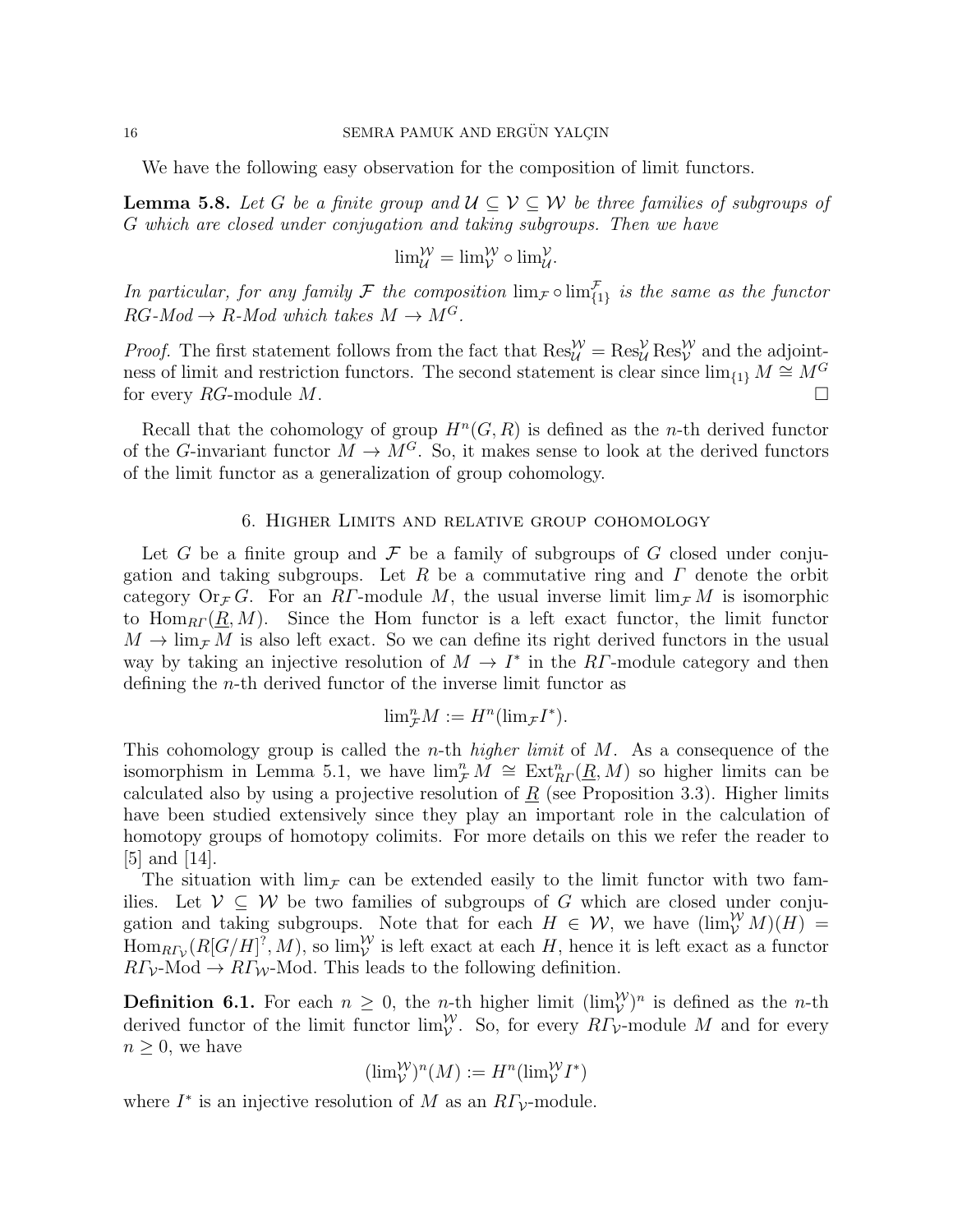The special cases of the limit functor that were considered above in Examples 5.6 and 5.7 have higher limits which correspond to some known cohomology groups.

**Proposition 6.2.** Let G be a finite group,  $\mathcal F$  be a family of subgroups of G closed under conjugation and taking subgroups, and let M be an RG-module. Then, for every  $n \geq 0$ , the functor  $(\lim_{\{1\}}^{\mathcal{F}})^n(M)$  is isomorphic to the group cohomology functor

$$
H^n(?, M) : RG\text{-}Mod \to RT\text{-}Mod
$$

which has the value  $H^n(H, M)$  for every subgroup  $H \in \mathcal{F}$ .

Proof. By the definition given above, we have

$$
(\lim_{\{1\}}^{\mathcal{F}})^n(M) = H^n(\lim_{\{1\}}^{\mathcal{F}}I^*) = H^n((I^*)^?).
$$

So, for each  $H \in \mathcal{F}$ , the *n*-th higher limit has the value  $H^{n}((I^*)^H) = H^{n}(H, M)$ . The fact that these two functors are isomorphic as RΓ-modules follows from the definition of restriction and conjugation maps in group cohomology.

We also have the following:

**Proposition 6.3.** Let G and  $\mathcal F$  be as above and let M be an RG-module. Then, for every  $n \geq 0$ , the higher limit  $\lim_{\mathcal{F}}^n(M^2)$  is isomorphic to the relative cohomology group  $\mathcal{F}H^n(G,M).$ 

*Proof.* We already observed that  $\lim_{\mathcal{F}}^n(M^? \cong \text{Ext}_{RF}^n(\underline{R}, M^?)$ . So, the result follows from Theorem 1.1.  $\Box$ 

Now, we will construct a spectral sequence that converges to the cohomology of a given group  $G$  and which has the horizontal line isomorphic to the relative group cohomology of G. For this we first recall the following general construction of a spectral sequence, called the Grothendieck spectral sequence.

**Theorem 6.4** (Theorem 12.10, [10]). Let  $\mathcal{C}_1$ ,  $\mathcal{C}_2$ ,  $\mathcal{C}_3$  be abelian categories and  $F : \mathcal{C}_1 \to \mathcal{C}_2$ and  $G: \mathcal{C}_2 \to \mathcal{C}_3$  be covariant functors. Suppose G is left exact and F takes injective objects in  $C_1$  to G-acyclic objects in  $C_2$ . Then there is a spectral sequence with

$$
E_2^{p,q} \cong (R^p G)(R^q F(A))
$$

and converging to  $R^{p+q}(G \circ F)(A)$  for  $A \in \mathcal{C}_1$ .

Here  $R^nF$  denotes the *n*-th right derived functor of a functor F. Also recall that an object  $B$  in  $C_2$  is called G-acyclic if

$$
R^n G(B) = \begin{cases} G(B), & n = 0 \\ 0, & n \ge 1. \end{cases}
$$

Now we will apply this theorem to the following situation: Let  $\mathcal{U} \subset \mathcal{V} \subset \mathcal{W}$  be three families of subgroups of G which are closed under conjugation and taking subgroups. Consider the composition

$$
\lim_{\mathcal{V}} \mathcal{W} \circ \lim_{\mathcal{U}} \mathcal{V} : R\Gamma_{\mathcal{U}} \to R\Gamma_{\mathcal{W}}.
$$

By Lemma 5.8, this composition is equal to  $\lim_{\mathcal{U}}^{\mathcal{W}}$ . We also know from the discussion at the beginning of the section that the limit functor is left exact and by Corollary 5.5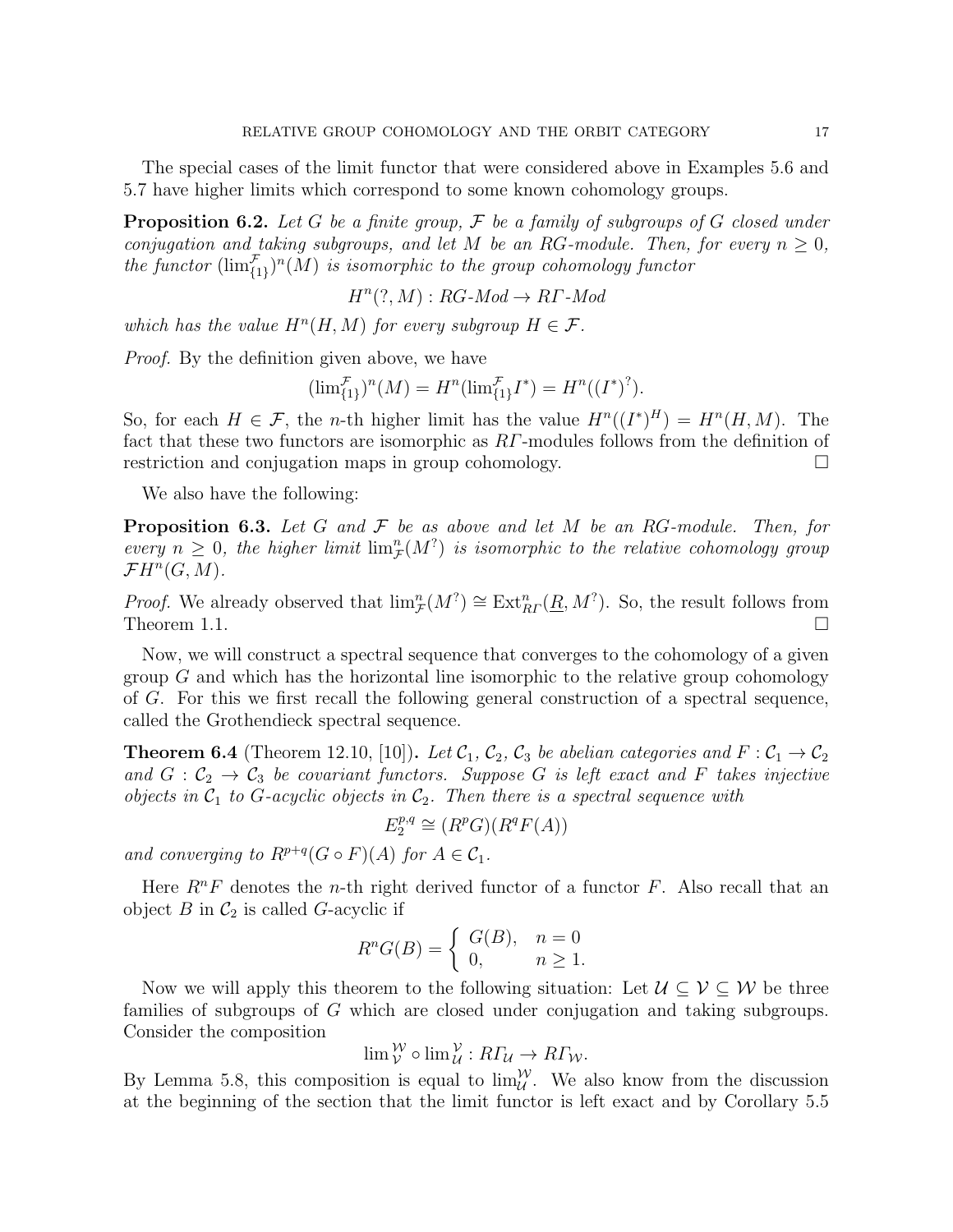we know that it takes injectives to injectives. So, we can apply the theorem above and conclude the following:

**Theorem 6.5.** Let G be a finite group and  $\mathcal{U} \subset \mathcal{V} \subset \mathcal{W}$  be three families of subgroups of G which are closed under conjugation and taking subgroups. Then, there is a first quadrant spectral sequence

$$
E_2^{p,q} = (\lim_{V} \mathcal{W})^p (\lim_{\mathcal{U}} \mathcal{Y})^q (M) \Rightarrow (\lim_{\mathcal{U}} \mathcal{W})^{p+q} (M).
$$

The spectral sequence given in Theorem 1.3 is a special case of the spectral sequence given above. To obtain the spectral sequence in Theorem 1.3, we take  $\mathcal{W} = \{all\}, \mathcal{V} = \mathcal{F},$ and  $\mathcal{U} = \{1\}$  and evaluate everything at G. Then, the spectral sequence in Theorem 6.5 becomes

$$
E_2^{p,q} = (\lim_{\mathcal{F}})^p (\lim_{\{1\}}^{\mathcal{F}})^q (M) \Rightarrow (\lim_{\{1\}})^{p+q} (M).
$$

Using Propositions 6.2 and 6.3, we can replace all the higher limits above with more familiar cohomology groups. As a result we obtain a spectral sequence

$$
E_2^{p,q} = \text{Ext}_{R}^p(\underline{R}, H^q(?, M)) \Rightarrow H^{p+q}(G, M).
$$

Note that for  $q = 0$ , we have  $E_2^{p,0} = \text{Ext}_{RP}^p(\underline{R}, M^? ) \cong \mathcal{F}H^q(G, M)$  by Theorem 1.1. So, the proof of Theorem 1.3 is complete.

Remark 6.6. The spectral sequence in Theorem 1.3 can also be obtained as a special case of a Bousfield-Kan cohomology spectral sequence of a homotopy colimit. Note that since the subgroup families that we take always include the trivial subgroup, they are ample collections, and hence the cohomology of the homotopy colimit of classifying spaces of subgroups in the family is isomorphic to the cohomology of the group. More details on this can be found in [3].

Note that if we consider  $E_2^{p,q}$  with  $p = 0$ , then we get

$$
E_2^{0,q} = \text{Ext}_{R\Gamma}^0(\underline{R}, H^q(?, M)) = \text{Hom}_{R\Gamma}(\underline{R}, H^q(?, M)) = \varprojlim_{H \in \mathcal{F}} H^q(H, M).
$$

This suggests the following proposition:

Proposition 6.7. The edge homomorphism

$$
H^*(G, M) \to E^{0,*}_{\infty} \to E^{0,*}_{2} \cong \lim_{\substack{\longleftarrow \\ H \in \mathcal{F}}} H^*(H, M)
$$

of the spectral sequence in Theorem 1.3 is given by the map  $u \to (\text{Res}_{H}^{G} u)_{H \in \mathcal{F}}$ .

*Proof.* Note that for every  $H \in \mathcal{F}$ , we can define  $\Gamma_H = \text{Or}_{\mathcal{F}} H$  as the restriction of the orbit category  $\Gamma_G = \text{Or}_{\mathcal{F}} G$  to H. The spectral sequence in Theorem 1.3 for H is of the form

$$
E_2^{p,q} = \operatorname{Ext}^p_{R\varGamma_H}(\underline{R},H^q(?,M)) \Rightarrow H^{p+q}(H,M).
$$

Since  $\underline{R} = R[H/H^2]$  is a projective  $R\Gamma_H$ -module, we have  $E_2^{p,q} = 0$  for all  $p > 0$ , so the edge homomorphism to the vertical line is an isomorphism. Now the result follows from the comparison theorem for spectral sequences.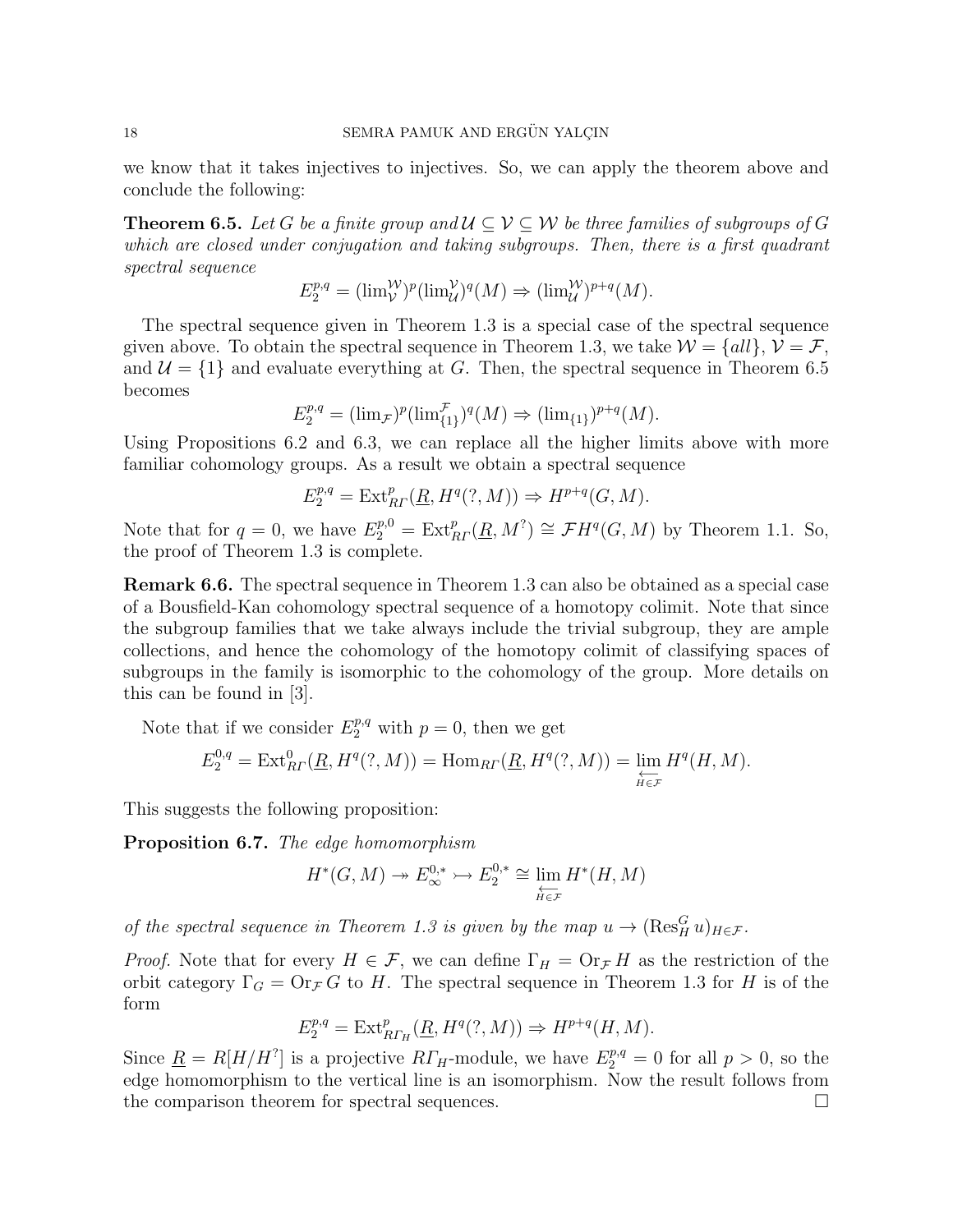For the other edge homomorphism first observe that there is a natural homomorphism from relative group cohomology to the usual group cohomology

$$
\varphi: \mathcal{F}H^n(G, M) \to H^n(G, M)
$$

defined as follows: Let  $P_*$  be a projective resolution of R as an RG-module and  $Q_*$ be a relative F-projective resolution of R. Since  $P_*$  is a projective resolution and  $Q_*$ is acyclic, by the fundamental theorem of homological algebra, there is a chain map  $f_*: P_* \to Q_*$ . This chain map induces a chain map  $\text{Hom}_{RG}(Q_*, M) \to \text{Hom}_{RG}(P_*, M)$ of cochain complexes and hence a group homomorphism  $\varphi : \mathcal{F}H^n(G,M) \to H^n(G,M)$ . The chain map  $f_*$  is unique up to chain homotopy so the induced map  $\varphi$  does not depend on the choices we make.

Alternatively, one can take an injective resolution  $I^*$  of M as an RG-module and an injective resolution  $J^*$  of  $M^?$  as an RT-module. Since  $(I^*)^?$  is still an injective resolution (but not exact anymore), we have a chain map  $J^* \to (I^*)^?$  of RT-modules which induces the identity map on M<sup>?</sup>. Applying the functor  $\text{Hom}_{\text{R}\Gamma}(\underline{R},-)$  to this map, we get a map  $\mathcal{F}H^{n}(G,M) \to H^{n}(G,M)$ . Note that this map is the same as the map  $\varphi$  defined above. One can see this easily as a consequence of the balancing theorem in homological algebra which allows us to calculate ext-groups using projective or injective resolutions. Now we can prove the following:

Proposition 6.8. The edge homomorphism

$$
\mathcal{F}H^*(G,M) \cong E_2^{*,0} \to E_\infty^{*,0} \to H^*(G,M)
$$

of the spectral sequence in Theorem 1.3 is given by the map  $\varphi$  defined above.

*Proof.* Let  $M \to I^*$  be an injective resolution of M as an RG-module. Applying the limit functor  $\lim_{\{1\}}^{\mathcal{F}}$  to  $I^*$ , we get a cochain complex  $(I^*)^?$  of RT-modules. Note that by construction there is a chain map  $M^? \to (I^*)^?$  where  $M^?$  is a chain complex concentrated at zero. In the construction of Grothendieck spectral sequence, one takes a injective resolution of the cochain complex  $(I^*)^?$  to obtain a double complex  $C^{*,*}$  where for each q,

$$
0 \to (I^q)^? \to C^{0,q} \to C^{1,q} \to \cdots
$$

is an injective resolution of  $(I^q)^?$ . Let  $M^? \to J^*$  be an injective resolution of  $M^?$  as an RΓ-module. By the fundamental theorem of homological algebra, there is chain map  $J^* \to C^{*,*}$  which comes from a chain map towards the bottom line of the double complex. When we apply  $\lim_{\mathcal{F}}$  to this chain map, we obtain a map of cochain complexes  $\lim_{\mathcal{F}} J^* \to$  $\lim_{\mathcal{F}} C^{**}$  and the edge homomorphism is the map induced by this chain map. Since the total complex of the double complex  $C^{*,*}$  is chain homotopy equivalent to  $(I^*)^?$ , we obtain that the edge homomorphism is induced by a chain map  $\lim_{\mathcal{F}} J^* \to \lim_{\mathcal{F}} (I^*)^2 = (I^*)^G$ where  $I^*$  is an injective resolution of M as an RG-module and  $J^*$  is an injective resolution of  $M^?$  as an RΓ-module. Note that this chain map is defined in the same way as the chain map that induces the map  $\varphi$ . Since any two chain maps  $J^* \to (I^*)^2$  are chain homotopy equivalent, the edge homomorphism is the same as the map  $\varphi$ .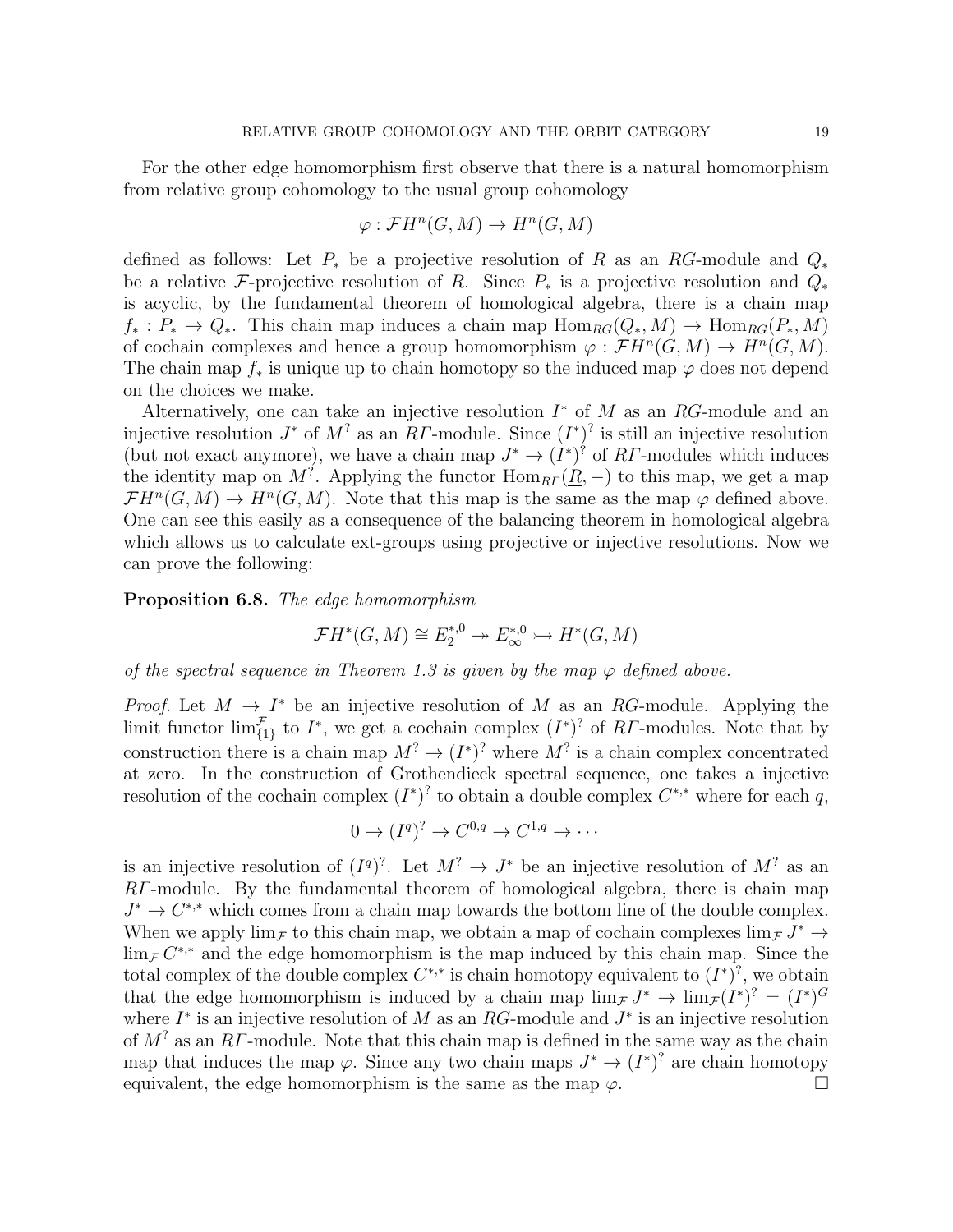**Corollary 6.9.** Let  $R_0$  denote the RΓ-module with the value R at 1 and the value zero at every other subgroup. Then the edge homomorphism

$$
E_2^{q,0} = \text{Ext}_{R\Gamma}^q(\underline{R},M^?) \to H^q(G,M) \cong \text{Ext}_{R\Gamma}^q(R_0,M^?)
$$

is the same as the map induced by the RΓ-homomorphism  $R_0 \rightarrow \underline{R}$  which is defined as the identity map at the trivial subgroup and the zero map at every other subgroup.

Proof. We already showed above that the edge homomorphism is the same as the map  $\varphi$  which is a map  $\text{Ext}_{R\Gamma}^q(\underline{R},M^?) \to \text{Ext}_{R\Gamma}^q(R_0,M)$  under natural identifications. In the definition of  $\varphi$  we take an F-projective resolution  $Q_*$  and a projective resolution  $P_*$  of R and define  $\varphi$  as the map induced by a chain map  $f_*: P_* \to Q_*$ . Note that we can consider  $P_*$  also as a projective resolution of  $R_0$  as an RT-module and we can take  $Q_*$  as  $S_*(1)$  for some projective resolution  $S_*$  of  $\underline{R}$  as an  $R\Gamma$  module. So, the chain map  $f_*$  can be taken as  $g_*(1)$  for a chain map  $g_* : P_* \to S_*$  of RT-modules which cover the map  $R_0 \to \underline{R}$ . So the proof follows from this observation.

The spectral sequence given in Theorem 1.3 has some interesting connections to essential cohomology which is defined as follows: Let G be a finite group and  $\mathcal F$  denote the family of all proper subgroups (including the trivial group but not the group  $G$  itself). Then the kernel of the edge homomorphism

$$
\prod_{H \in \mathcal{F}} \text{Res}_H^G : H^*(G, H) \longrightarrow \varprojlim_{H \in \mathcal{F}} H^*(H, M)
$$

is called the *essential cohomology* of G and it is denoted by  $\mathcal{E}ss^*(G)$ . We see that the essential cohomology classes are exactly the cohomology classes coming from  $E^{p,q}_{\infty}$  with  $p > 0$ . Essential cohomology classes coming from the vertical line  $E_{\infty}^{p,0}$  with  $p > 0$  are called relative essential cohomology classes and the subring generated by these cohomology classes is called the relative essential cohomology. Note that relative essential cohomology classes are the essential cohomology classes can be described as extension classes of Fsplit extensions. It is interesting to ask how much of the essential cohomology comes from relative essential cohomology classes. This was a question that was raised in [16]. The spectral sequence given in Theorem 1.1 can be used to study these types of questions. We only discuss a simple case here.

**Example 6.10.** Let  $G = \mathbb{Z}/2 \times \mathbb{Z}/2$  and  $\mathcal{F} = \{1, H_1, H_2, H_3\}$  be the family of all proper subgroups. Let  $R = \mathbb{F}_2$ . Then, the spectral sequence of Theorem 1.3 with M equal to the trivial module  $R$  has the values

$$
E_2^{p,q} = \text{Ext}_{R}^p(\underline{R}, H^q(?, R)) \cong \bigoplus_3 R
$$

for all  $q > 0$  and  $p \ge 0$ . At  $q = 0$ , the dimensions of  $E_2^{p,q}$  $2^{p,q}$  are given by the sequence  $(1, 0, 1, 3, 5, 7, \ldots)$  by the computation in Section 4. We claim that in this spectral sequence the horizontal edge homomorphism is the zero map, i.e., all the relative group cohomology on the horizontal line dies at some page of the spectral sequence. To see this, first observe that by Corollary 6.9, the horizontal edge homomorphism is given by the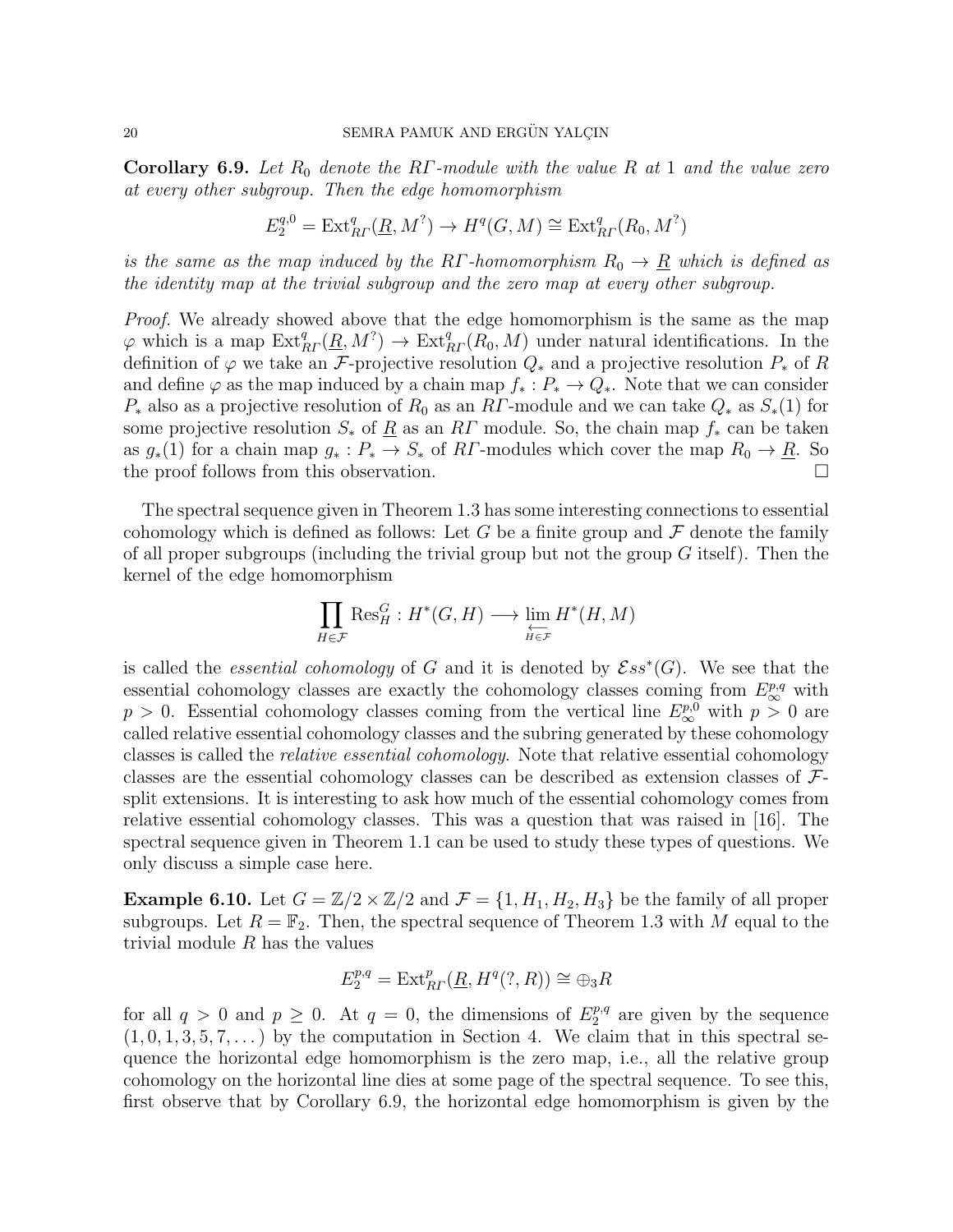map  $\varphi: \text{Ext}_{R}^q(\underline{R}, \underline{R}) \to \text{Ext}_{R}^q(R_0, \underline{R})$ . Note that for some  $i \in \{1, 2, 3\}$ , the map  $R_0 \to \underline{R}$ can be written as a composition

$$
R_0 \xrightarrow{\gamma_i} R_{H_i} \xrightarrow{\tau_i} \underline{R}
$$

where  $\gamma_i$  is the map we defined in Section 4 and  $\tau_i: R_{H_i} \to \underline{R}$  is the RT-module homomorphism which is defined as the identity map at subgroups  $H_i$  and 1 and the zero map at other subgroups. From this we can see that the map  $\varphi$  factors through the map  $\tau_i^* : \text{Ext}_{R}^q(\underline{R}, \underline{R}) \to \text{Ext}_{R}^q(R_{H_i}, \underline{R})$ . In the computation in Section 4, we have seen that the map

$$
\pi^* : \text{Ext}^q_{\text{R}^r}(\underline{R}, \underline{R}) \to \text{Ext}^q_{\text{R}^r}(\oplus R_{H_i}, \underline{R})
$$

is the zero map for  $q \geq 1$ . So,  $\tau_i^*$  is also the zero map for all  $i \in \{1, 2, 3\}$ . This gives that the horizontal edge homomorphism is zero. This shows in particular that for this group the relative essential cohomology is zero.

Acknowledgements: The material in the first two sections of the paper is part of the first author's Ph.D. thesis. The first author thanks her thesis advisor Ian Hambleton for his constant support during her Ph.D. Both authors thank Ian Hambleton for his support which made it possible for the authors to meet at McMaster University where the computations appearing in Section 4 were done. The material appearing in the last two sections is derived from the second author's discussions with Peter Symonds during one of his visits to Bilkent University. The second author thanks TUBITAK for making this visit possible and Peter Symonds for introducing him to the connections between higher limits and relative group cohomology.

#### **REFERENCES**

- [1] D. J. Benson, Representations and Cohomology I, Cambridge Studies in Advanced Mathematics 30, Cambridge University Press, 1998.
- [2] G. Bredon, Equivariant Cohomology Theories, Lecture Notes in Mathematics 34, Springer-Verlag, 1967.
- [3] W. G. Dwyer, Classifying Spaces and Homology Decompositions, in Homotopy Theoretic Methods in Group Cohomology, Advanced Courses in Mathematics CRM Barcelona, Birkhäuser Verlag, Basel-Boston-Berlin, 2001, pp. 3–53.
- [4] E. E. Enochs and O. M. G. Jenda, Relative homological algebra, de Gruyter, Berlin, 2000.
- [5] J. Grodal, Higher limits via subgroup complexes, Ann. of Math., 155 (2002), 405–457.
- [6] I. Hambleton, S. Pamuk, and E. Yalçın, *Equivariant CW-complexes and the orbit category*, (arXiv:0807.3357v2 [math.AT]), 2008.
- [7] P. H. Kropholler, A generalization of the Lyndon-Hochschild-Serre spectral sequence with applications to group cohomology and decompositions of groups, J. Group Theory,  $9$  (2006), 1–25.
- [8] W. Lück, Transformation Groups and Algebraic K-theory, Lecture Notes in Mathematics, vol. 1408, Springer-Verlag, Berlin, 1989.
- [9] C. Martinez-Pérez, A spectral sequence in Bredon (co)homology, J. Pure Appl. Algebra  $176$  (2002), 161–173.
- [10] J. McCleary, A User's Guide to Spectral Sequences, Cambridge Studies in Advanced Mathematics 58, Cambridge University Press, 2001.
- [11] B. E. A. Nucinkis, Cohomology relative to a G-set and finiteness conditions, Topology Appl. 92 (1999), 153–171.